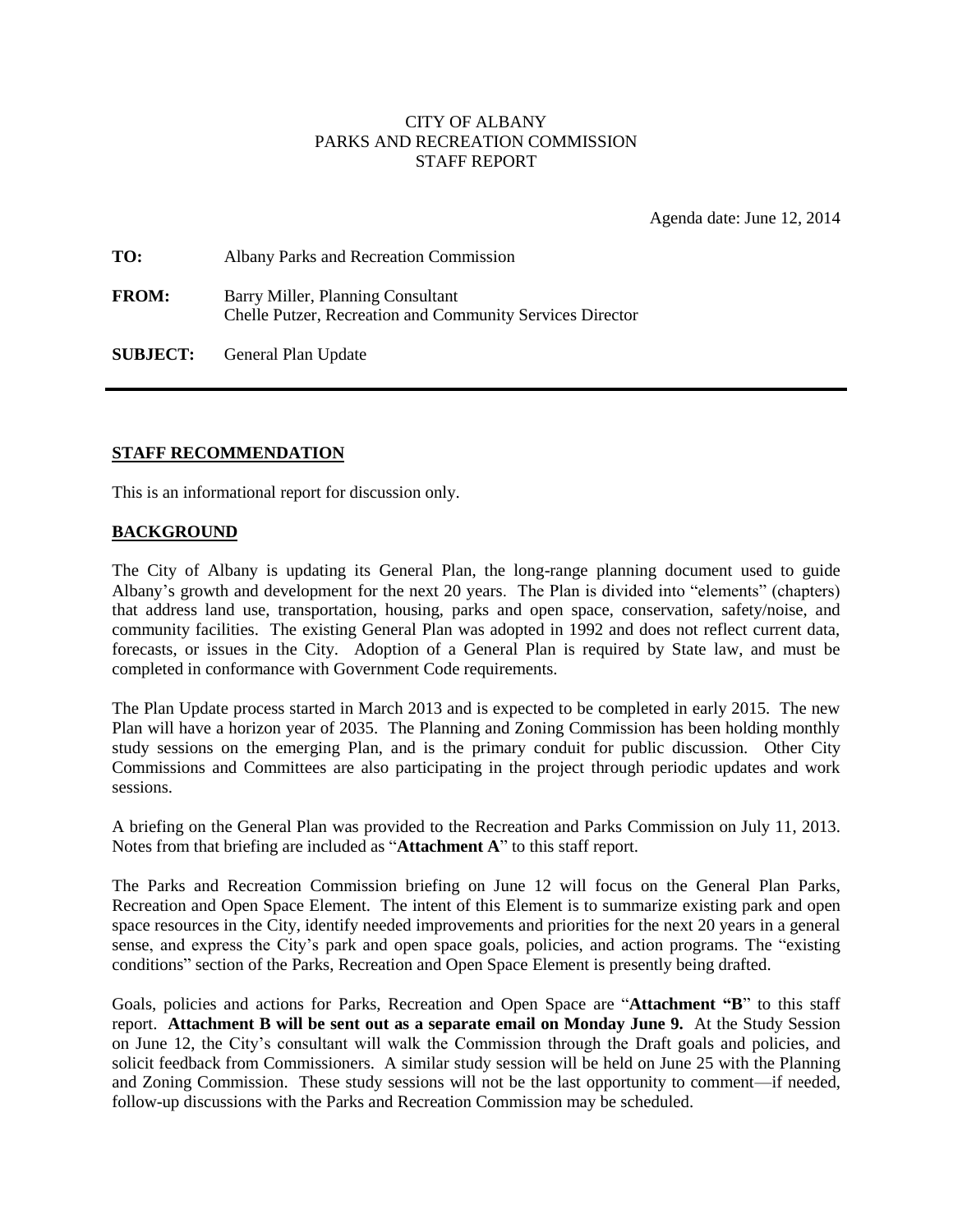### **Parks and Recreation Policy Audit**

The intent of the Parks, Recreation, and Open Space Element of the General Plan is to integrate and synthesize existing policies, rather than to substantially change the City's park and open space policies. The General Plan is not intended to be an update of the 2004 Parks, Recreation, and Open Space Master Plan. It is broader in its scope, and less prescriptive in its recommendations.

Because the document is largely a synthesis of existing policies, one of the key tasks in preparing it was an "audit" of existing park-related policies in Albany. Among the documents reviewed were the 1992 General Plan, the 2004 Parks, Recreation and Open Space Master Plan, the 2009 Albany Climate Action Plan, the UC Village Master Plan, and the plans and reports for Pierce Street Park.

It should be noted that there are numerous documents related to open space along the Albany waterfront, including documents covering Eastshore State Park, the Albany Bulb, Albany Beach, and the Bay Trail. These areas will be addressed in a separate chapter of the General Plan focused on the Albany Waterfront. The Waterfront Element will emphasize the open space value of the shoreline and will not be proposing changes in policy or changes to the General Plan Map in this area (under Measure C, such changes would be subject to a citywide vote).

A copy of the Parks, Recreation, and Open Space Policy Audit is appended to this document as **Attachment "C."**

## **Draft Goals, Policies, and Actions**

As noted above, Attachment "B" (to be provided in a supplemental staff report on Monday June 9) includes the Draft Park, Recreation, and Open Space policies. This is a Working Draft for discussion only. Comments are encouraged and revisions are likely before a Draft General Plan is published.

Six goals are identified, corresponding to the following topics:

- Open Space Protection
- Park Expansion and Improvement
- Park Management and Maintenance
- Recreational Programming
- Joint Use and Collaboration
- Trails

Policies and actions have been drafted for each of the goals listed above. In each case, the source of the policy is listed in small (8 point italics) font. The statements have been rewritten (and in some cases completely restructured) to reflect the focus and format conventions of a General Plan. In some cases, the statements are new and reflect best practices or other directives. Feedback provided by the Parks and Recreation Commission at their July 2013 meeting (and by the Planning and Zoning Commission at their monthly meetings) has been incorporated into the new policies and actions.

## **Study Session Format**

The study session is envisioned as 60 minutes in length. There will be a short PowerPoint presentation on the goals, policies, and actions followed by discussion. Commissioners will be asked to share their thoughts about the draft policies, including additional policies or topic areas that should be covered. Public comment will be considered before the close of the study session. Comments may also be submitted in writing after the Study Session via email or feedback on the Project website.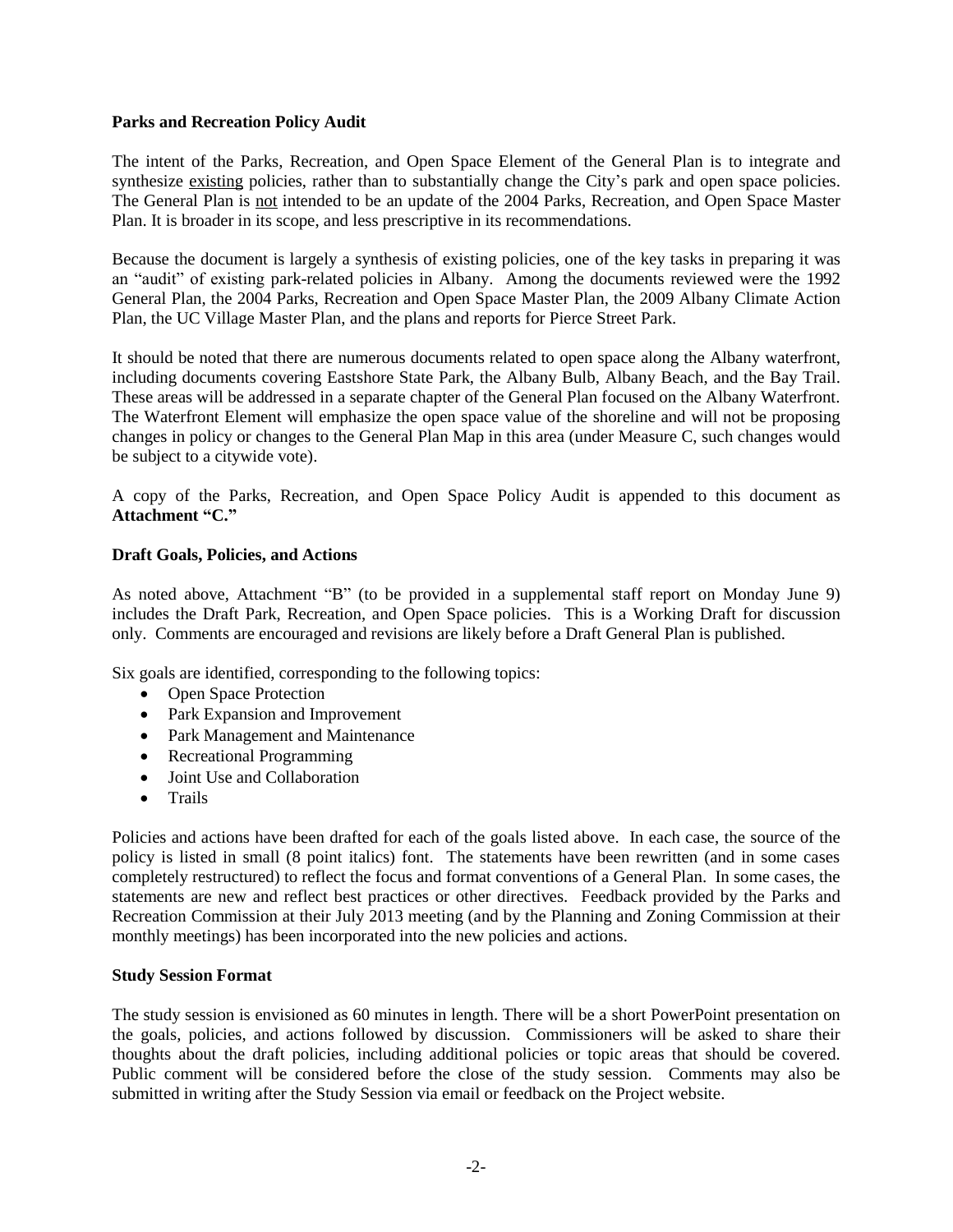# **ATTACHMENTS:**

- **A.** Notes from July 13, 2013 Parks and Recreation Commission Meeting on General Plan
- **B.** Draft Park, Recreation, and Open Space Goals, Policies, and Actions (not included in this staff report)
- **C.** Parks, Recreation, and Open Space Policy Audit (note: this is being provided for reference only. It is not required "background reading" for this agenda item)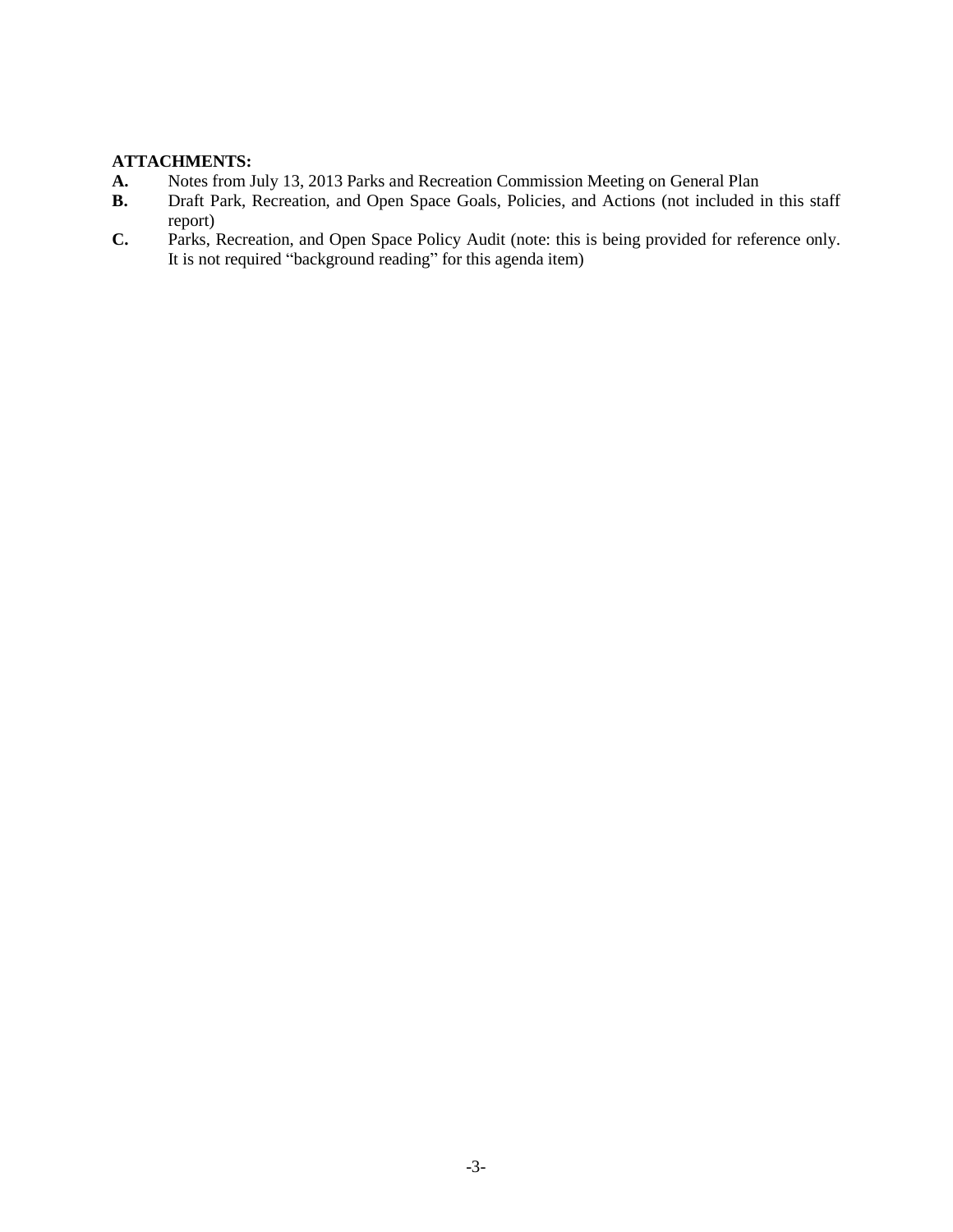The Albany Parks and Recreation Commission was briefed on the Albany General Plan at their regular meeting on July 11. Consultant Barry Miller delivered a PowerPoint presentation, highlighting the purpose of the General Plan, the status of the current Plan, the extent to which the Plan deals with parks and recreation issues, and a discussion of park issues that might be covered by the Plan. This was followed by a discussion with the Commission about long-range planning issues.

The following comments were made by the Commission:

- Is the idea to consolidate parks and rec policies in one part of the General Plan and then expand it?
- Is the "interactive" feature of the General Plan website open to all? How can we give comments from Albany residents more weight on the website than those from out of towners?
- Add a parks and rec survey to the website, and include a question about residency, so Albany resident comments can be distinguished from outsiders seeking to influence local policy
- Will the Planning and Zoning Commission hold large workshops, like the ones done during voices to vision? How can we avoid interest groups stacking the General Plan meetings, or people from outside of Albany influencing the outcome of our process?
- Can we have a study session on the Park Master Plan? Build in community participation—Park Master Plan is not really ready for an update yet
- Will General Plan address reclaimed water use, maintenance issues? Plan is more about facility planning and less about operations and maintenance
- Where will economic development issues be addressed, such as businesses located next door to houses
- The plan should take a regional perspective when it looks at recreational facilities. It's not just about Albany—our residents use Point Isabel and other regional parks. We don't have an 18-hole golf course in Albany, but the need for such facilities should still be addressed. Address the effects of facilities and spaces in nearby cities on the need for space and facilities in Albany.
- Look at joint powers agreements with other communities, for instance, the Tom Bates sportsfields. Those fields serve Albany even though they are in Berkeley and should be mentioned in the plan.
- Consider dog parks, canine recreation needs, dog park siting criteria.
- How do we keep a 20 year perspective when things change so quickly? How do you keep the Plan relevant?
- How can this commission be most helpful in this process?
- Can the Plan address donations of land? Urban agriculture and community gardens
- Plan must address Albany bulb homeless issues
- How will we deal with homeless in parks? Perhaps a joint meeting with the waterfront committee
- Projected trends—seniors—what is expected in demographics? Are we going to be like Emeryville? Or Hercules? Where are we going? Will Albany evolve as it has in the past or will it get more built up?

The public was invited to comment following the discussion but no comments were made.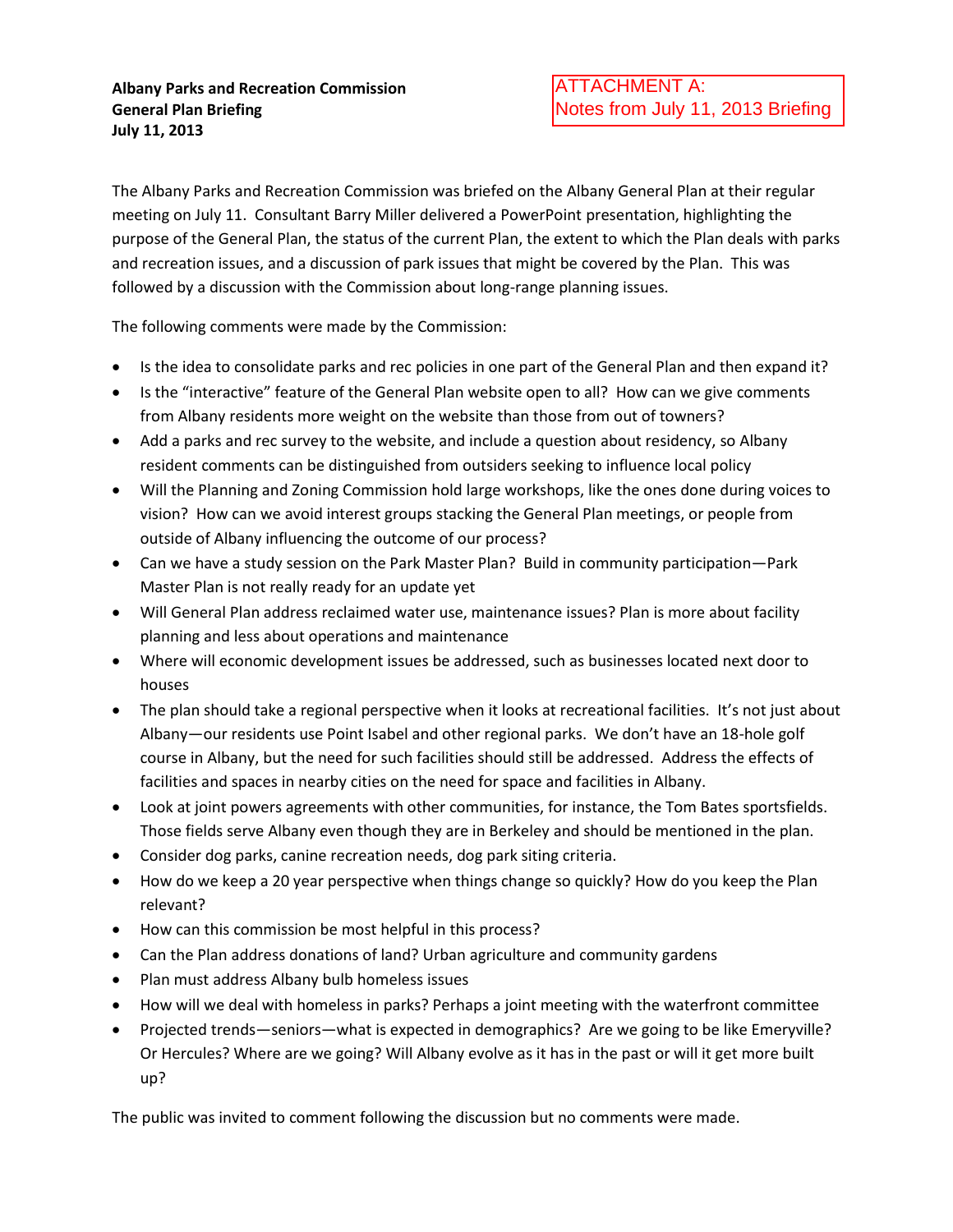|            |                        | <b>AUDIT OF EXISTING ALBANY PARKS, RECREATION, and OPEN SPACE POLICIES</b>                                                                                                                                                                                                                                                                                                                                                                                                                                                                                                                                                                         |               |                                                                                                                                                      |
|------------|------------------------|----------------------------------------------------------------------------------------------------------------------------------------------------------------------------------------------------------------------------------------------------------------------------------------------------------------------------------------------------------------------------------------------------------------------------------------------------------------------------------------------------------------------------------------------------------------------------------------------------------------------------------------------------|---------------|------------------------------------------------------------------------------------------------------------------------------------------------------|
| <b>Doc</b> | Ref#                   | <b>Existing statement</b>                                                                                                                                                                                                                                                                                                                                                                                                                                                                                                                                                                                                                          | <b>Topic</b>  | <b>Evaluation</b>                                                                                                                                    |
|            | 3                      | 92 GP Goal CROS- Preserve the crest of Albany Hill for public open space use.                                                                                                                                                                                                                                                                                                                                                                                                                                                                                                                                                                      | Albany Hill   | Can carry forward; this is also a land use policy                                                                                                    |
|            | 92 GP Pol CROS-<br>3.1 | Designate the crest of Albany Hill for open space and require dedication of this area<br>for public use through the City's subdivision ordinance requirements (see Land Use<br>Element policies)                                                                                                                                                                                                                                                                                                                                                                                                                                                   | Albany Hill   | Merge with Goal CROS-3; this version is preferable since it<br>provides more specific policy-level direction. Also in Land Use                       |
| 92 GP      | 6                      | Goal CROS- Develop the maximum feasible park and open space areas in Albany.                                                                                                                                                                                                                                                                                                                                                                                                                                                                                                                                                                       | Open Space    | Too vague. Replace with a statement that provides clearer<br>direction.                                                                              |
|            | 92 GP CROS-6.1         | Update the 1974 Park and Recreation Master Plan for the City and establish specific<br>goals, projects, funding sources and time schedules. This work should include detailed<br>improvement and maintenance plans for the City's parks and be coordinated with the<br>five-year capital improvement projects program.                                                                                                                                                                                                                                                                                                                             | Planning      | Specific action item, subsequently implemented. This should be<br>replaced with a directive to periodically update the Parks, Rec,<br>OS Master Plan |
|            | 92 GP CROS-6.2         | Work in conjunction with all existing and potential recreational land holding parties to<br>promote joint planning, acquisition, development, and joint use and maintenance of<br>park sites and recreational facilities, including child care, community facilities and<br>athletic fields. Specifically, encourage and support joint planning efforts for the<br>University of California lands (UC Village). Consideration should be given to moving<br>the existing athletic fields and relocating other Village community facilities in order to<br>achieve maximum coordination and benefits for both the Village residents and the<br>City. | Joint Use     | Possibly include a joint use goal, with a series of policies about<br>collaborations with the School District, UC, and others                        |
|            | 92 GP CROS-6.3         | Develop a plan for bikeways for Albany, linking bike paths in Berkeley and El Cerrito.<br>Implement this plan as part of the City's overall road maintenance and traffic program<br>within the annual capital projects budget, as well as through specific transportation<br>funding.                                                                                                                                                                                                                                                                                                                                                              | <b>Trails</b> | This was done as part of the Active Transportation Plan. Cross-<br>reference Transportation Element                                                  |
|            | 92 GP CROS-6.4         | Increase non-automobile public access routes throughout the city by connecting major Trails<br>pathway systems such as the BART linear park to other City, regional and State parks.                                                                                                                                                                                                                                                                                                                                                                                                                                                               |               | Include a policy about trail connectivity under the goal on trails<br>(cross reference Transportation Element)                                       |
|            | 92 GP CROS-6.5         | Continue to work with Alameda County on improving the operation and management   Facilities<br>of the Veterans Memorial Building and increasing community access to the facility.                                                                                                                                                                                                                                                                                                                                                                                                                                                                  |               | Still valid to include a policy on the Veterans Building, carry<br>forward but edit                                                                  |
|            | 7                      | 92 GP Goal CROS- Achieve a complimentary mix of private and public uses at the Albany Waterfront<br>which provide for maximum feasible open space, recreation, and public access to the<br>waterfront area.                                                                                                                                                                                                                                                                                                                                                                                                                                        | Waterfront    | Move to Waterfront Element                                                                                                                           |
|            | 92 GP Pol CROS-<br>7.1 | Implement the Bay Trail Plan along the Albany shoreline. Work with the landowner,<br>the track operator, appropriate citizen and environmental groups, the State<br>Department of Parks and Recreation, Caltrans, the East Bay Regional Parks District, the<br>Coastal Conservancy, and ABAG to achieve this goal.                                                                                                                                                                                                                                                                                                                                 | <b>Trails</b> | Include general policy on Bay Trail in this Element, with more<br>detail in the Waterfront Element                                                   |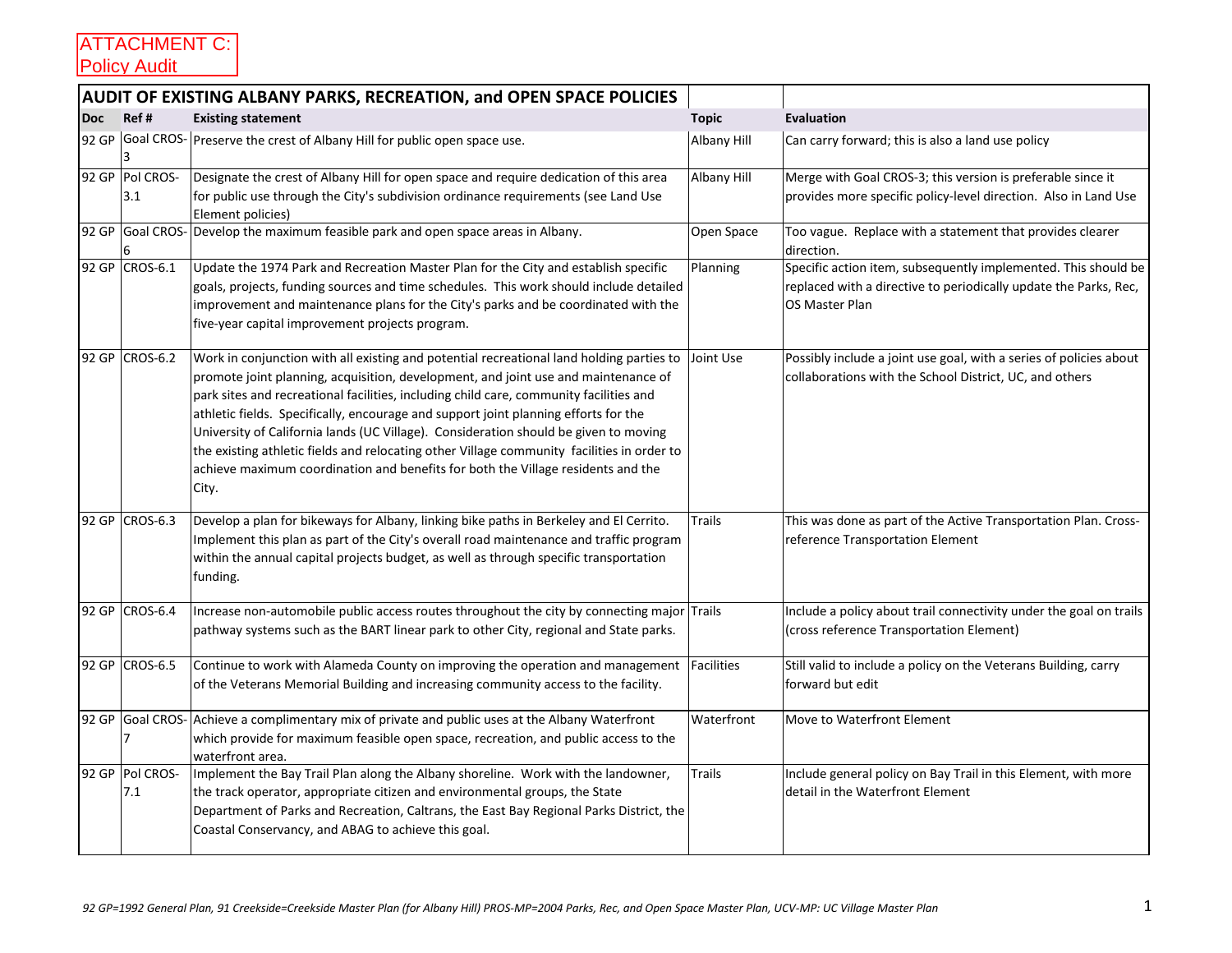| <b>Doc</b>               | Ref#                   | <b>Existing statement</b>                                                                                                                                                                                                                                                                               | <b>Topic</b>  | <b>Evaluation</b>                                                                                                                                                                                           |
|--------------------------|------------------------|---------------------------------------------------------------------------------------------------------------------------------------------------------------------------------------------------------------------------------------------------------------------------------------------------------|---------------|-------------------------------------------------------------------------------------------------------------------------------------------------------------------------------------------------------------|
|                          | 92 GP Pol CROS-<br>7.2 | Consider the important surrounding wildlife and vegetation resources that must be<br>adequately protected when developing the alignment of the Bay Trail.                                                                                                                                               | <b>Trails</b> | Include policy in General Plan about designing trails to be<br>sensitive to natural setting and resources. Also in Waterfront<br>Element                                                                    |
|                          | 92 GP Pol CROS-<br>7.3 | Require that public access to the shoreline and to Albany Point be a part of any future<br>waterfront development plans and that future automobile, pedestrian, and bicycle<br>access be consistent with and coordinated with future State and regional park and<br>open space plans at the Waterfront. | Waterfront    | Move to Waterfront Element                                                                                                                                                                                  |
|                          | 92 GP Pol CROS-<br>7.4 | Continue to work with the State Department of Parks and Recreation, the cities of<br>Emeryville and Berkeley, and other State, regional, and local agencies to develop the<br>former Albany landfill site into a State Waterfront Park and to develop the first phase<br>of the Eastshore State Park.   | Waterfront    | Include general policy about increasing park acreage on<br>waterfront in the Rec and Open Space Element, but the bulk of<br>waterfront park policies should be in the Waterfront Element                    |
|                          | 92 GP Pol CROS-<br>7.5 | Work closely with the EBRPD, the cities of Berkeley, Emeryville, Richmond, Oakland,<br>and other State, regional, and local agencies to develop the former Albany landfill site<br>into a State waterfront park and to develop the first phase of the Eastshore State Park.                             | Waterfront    | Merge with 7.4 above and move to Waterfront Element                                                                                                                                                         |
|                          | 92 GP Pol CROS-<br>7.6 | Assure that planning for the Eastshore State Park is consistent with the City's<br>conceptual plan for the Albany portion of the Eastshore State Park."                                                                                                                                                 | Waterfront    | Move to Waterfront Element                                                                                                                                                                                  |
| 91<br>Creeksi<br>de      | LURec1                 | Provide for a future dedicated trail easement through the 11 acre parcel to connect<br>with Hillside and Pierce Streets                                                                                                                                                                                 | Albany Hill   | Action item to be carried forward--reword as needed                                                                                                                                                         |
| 91<br>Creeksi<br>de      | LURec2                 | Dedicate a funding source for land acquisition and improvement on Albany Hill                                                                                                                                                                                                                           | Albany Hill   | Replace with updated language regarding working with<br>landowner and non-profits to ensure open space dedication on<br>the remaining 11 acre site                                                          |
| 91<br>Creeksi<br>de      | LURec3                 | Direct staff to work the Trust for Public Land on land purchase of adjacent parcels                                                                                                                                                                                                                     | Albany Hill   | Merge with LU Rec 2 above                                                                                                                                                                                   |
| 91<br>Creeksi<br>de      | LURec4                 | Provide a pedestrian bridge over Cerrito Creek to El Ceritto Park                                                                                                                                                                                                                                       | Trails        | Unclear where "El Cerrito Park" is. Is this the north side of<br>Cerrito Creek west of San Pablo Av? If relevant, may carry<br>forward                                                                      |
| 91<br>Creeksi<br>de      | LURec5-6               | Provide a future gated access point from the Orientation Center for the Blind directly<br>to Albany Hill, and for a future trail easement through the orientation center along the<br>Creek to San Pablo Avenue if the use of the Orientation center changes                                            | Trails        | Valid action to carry forward in some fashion                                                                                                                                                               |
| <b>PROS</b><br><b>MP</b> | Goal 1                 | Preserve, enhance and, where possible, expand park and open space areas in Albany.<br>Make Albany a green environment that integrates nature with neighborhoods,<br>protects and supports native habitat and educates residents about local vegetation<br>and wildlife.                                 | Open Space    | First sentence is valid goal and should be used in lieu of CROS-6<br>in the 1992 Plan. Second sentence should be more tightly<br>worded and restated as a goal to protect and enhance natural<br>resources. |
| <b>PROS</b><br><b>MP</b> | Pol 1.1                | Level of service: Maintain a level of service for parkland, based on the<br>land/population ratio shown on Table 3.2 of the Master Plan report.                                                                                                                                                         | Planning      | Carry per capita standard forward.                                                                                                                                                                          |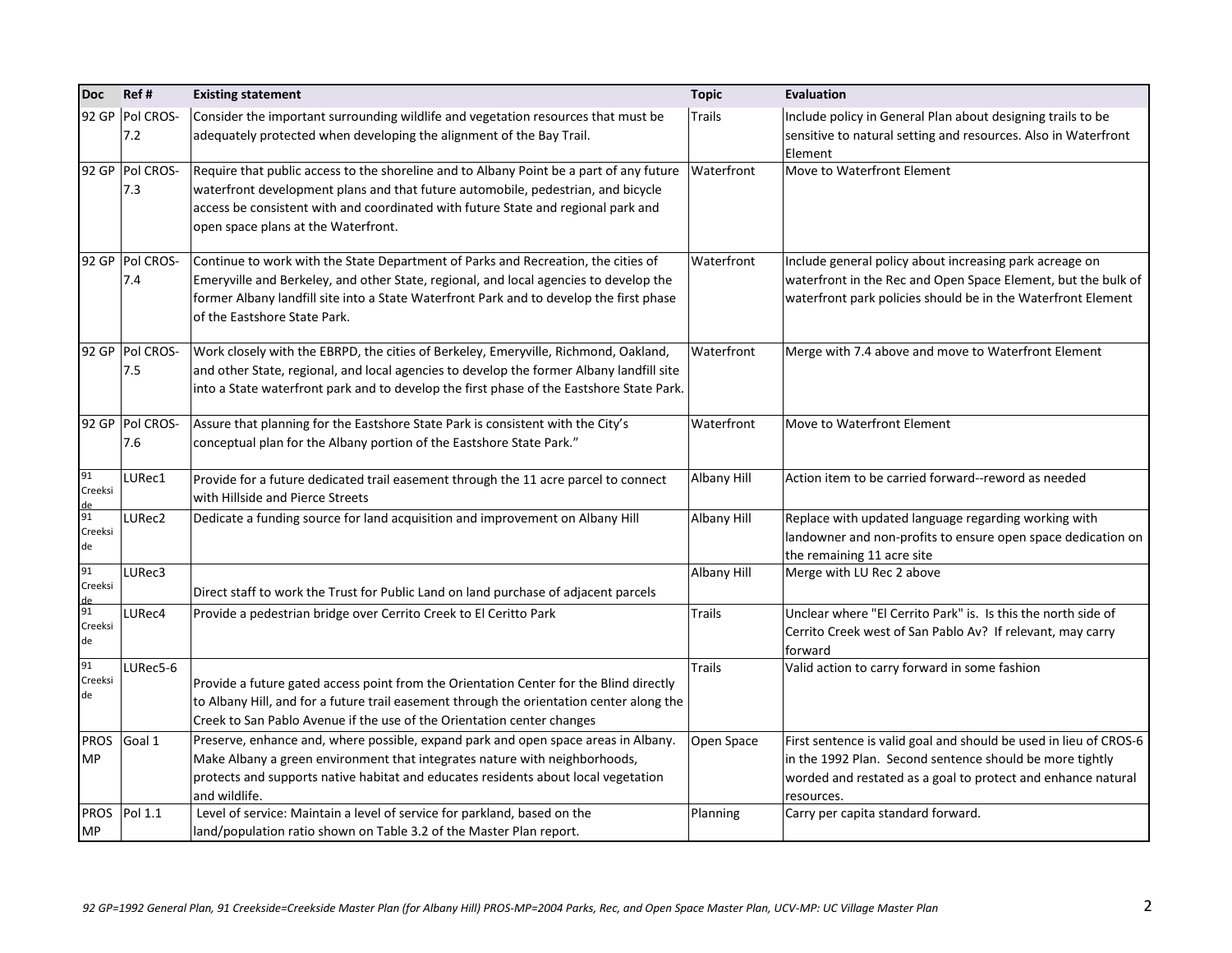| <b>Doc</b>               | Ref#                 | <b>Existing statement</b>                                                                                                                                                                                                                                                                                                                                                                                                                                                                                                                                                                                                                                                                                                                                                                                                                                                                                                                                                                                                                                                                                                                                 | <b>Topic</b>       | <b>Evaluation</b>                                                                                                                                                                                                              |
|--------------------------|----------------------|-----------------------------------------------------------------------------------------------------------------------------------------------------------------------------------------------------------------------------------------------------------------------------------------------------------------------------------------------------------------------------------------------------------------------------------------------------------------------------------------------------------------------------------------------------------------------------------------------------------------------------------------------------------------------------------------------------------------------------------------------------------------------------------------------------------------------------------------------------------------------------------------------------------------------------------------------------------------------------------------------------------------------------------------------------------------------------------------------------------------------------------------------------------|--------------------|--------------------------------------------------------------------------------------------------------------------------------------------------------------------------------------------------------------------------------|
| <b>PROS</b><br><b>MP</b> | Pol 1.2              | Standards: Observe standards for design and development of parks and open space<br>areas as presented in Chapter 6 of the Master Plan report, as appropriate to the<br>specific conditions of individual sites.                                                                                                                                                                                                                                                                                                                                                                                                                                                                                                                                                                                                                                                                                                                                                                                                                                                                                                                                           | Planning           | See above. Include policy with open space standards                                                                                                                                                                            |
| <b>PROS</b><br><b>MP</b> | Pol 1.3              | Existing Neighborhood Parks: Maintain and enhance existing neighborhood parks.                                                                                                                                                                                                                                                                                                                                                                                                                                                                                                                                                                                                                                                                                                                                                                                                                                                                                                                                                                                                                                                                            | Parks              | Neighbor-hood OK, more of a goal than a policy                                                                                                                                                                                 |
| <b>PROS</b><br><b>MP</b> | Action<br>1.3.1      | 1. Ocean View Park (N-20): Provide the following improvements: (a) reconstruct<br>playfields (drainage, irrigation, lighting); (b) replace field lighting; (c) replace chidren's<br>playground; (d) construct a new picnic shelter; (e) develop a permanent restroom<br>building; (f) add a new drinking fountain; (g) thin existing trees, add new trees and<br>landscaping, including improvement of visual relationship to Buchanan Street; (h)<br>repair tennis courts; (i) resurface pathways; (j) add support facilities (e.g. signage, bike<br>racks, waste receptacles, benches, and picnic tables.)                                                                                                                                                                                                                                                                                                                                                                                                                                                                                                                                              | Parks              | Neighbor-hood These improvements have been completed                                                                                                                                                                           |
| <b>MP</b>                | PROS Action<br>1.3.2 | 2. Terrace Park (N-31): Provide the following improvements: (a) renovate restroom<br>building; (b) replace turf and drainage system; (c) upgrade irrigation system; (d)<br>upgrade picnic area; (e) resurface basketball court and interior paving; (f) replace<br>pathway; (g) add landscaping                                                                                                                                                                                                                                                                                                                                                                                                                                                                                                                                                                                                                                                                                                                                                                                                                                                           | Parks              | Neighbor-hood These improvements have been completed                                                                                                                                                                           |
| <b>PROS</b><br><b>MP</b> | Pol 1.4              | New neighborhood park: Create a new neighborhood park in the Albany Hill area so<br>that all Albany residents have a neighborhood park within half a mile of their homes.                                                                                                                                                                                                                                                                                                                                                                                                                                                                                                                                                                                                                                                                                                                                                                                                                                                                                                                                                                                 | Parks              | Neighbor-hood   Be more specific and refer to Pierce Street Park                                                                                                                                                               |
| <b>PROS</b><br><b>MP</b> | Action<br>1.4.1      | Develop one (1) of the following sites, depending on considerations of site availability,<br>cost and appropriateness to serve the neighborhood. (Pierce Street is listed first as a<br>higher priority site): 1. Pierce Street site (N-12 a): Continue to explore the feasibility of<br>acquiring this former freeway right-of-way (up to 4.14 acres) for neighborhood park<br>development and other uses including a part of a pedestrian-bike trail linkage with the<br>Bay Trail, community gardens, a natural open space area or other possibilities; OR 2.<br>Vista School Site (N-12b): Investigate the possibility of securing an agreement with the<br>Albany Unified School District for the purpose of developing the site in partnership for<br>community uses, in a manner consistent with District needs. Explore various<br>development alternatives including retaining all or a portion of the buildings. Should<br>the site become available at a later late, the City should explore purchasing the site.<br>Improvements to the site could include a new playground, ADA improvements and<br>new steps to improve access to the site. | Parks              | Neighbor-hood Update based on current status of Pierce St park, identify<br>programmed improvements. Should indicate current status of<br>Vista School and viability of a neighborhood park/joint use<br>park at that location |
| <b>MP</b>                | PROS Pol 1.5         | 1.5 Community Park: Maintain and improve Memorial Park to serve as the community<br>park for the whole city                                                                                                                                                                                                                                                                                                                                                                                                                                                                                                                                                                                                                                                                                                                                                                                                                                                                                                                                                                                                                                               | Community<br>Parks | OK to carry forward                                                                                                                                                                                                            |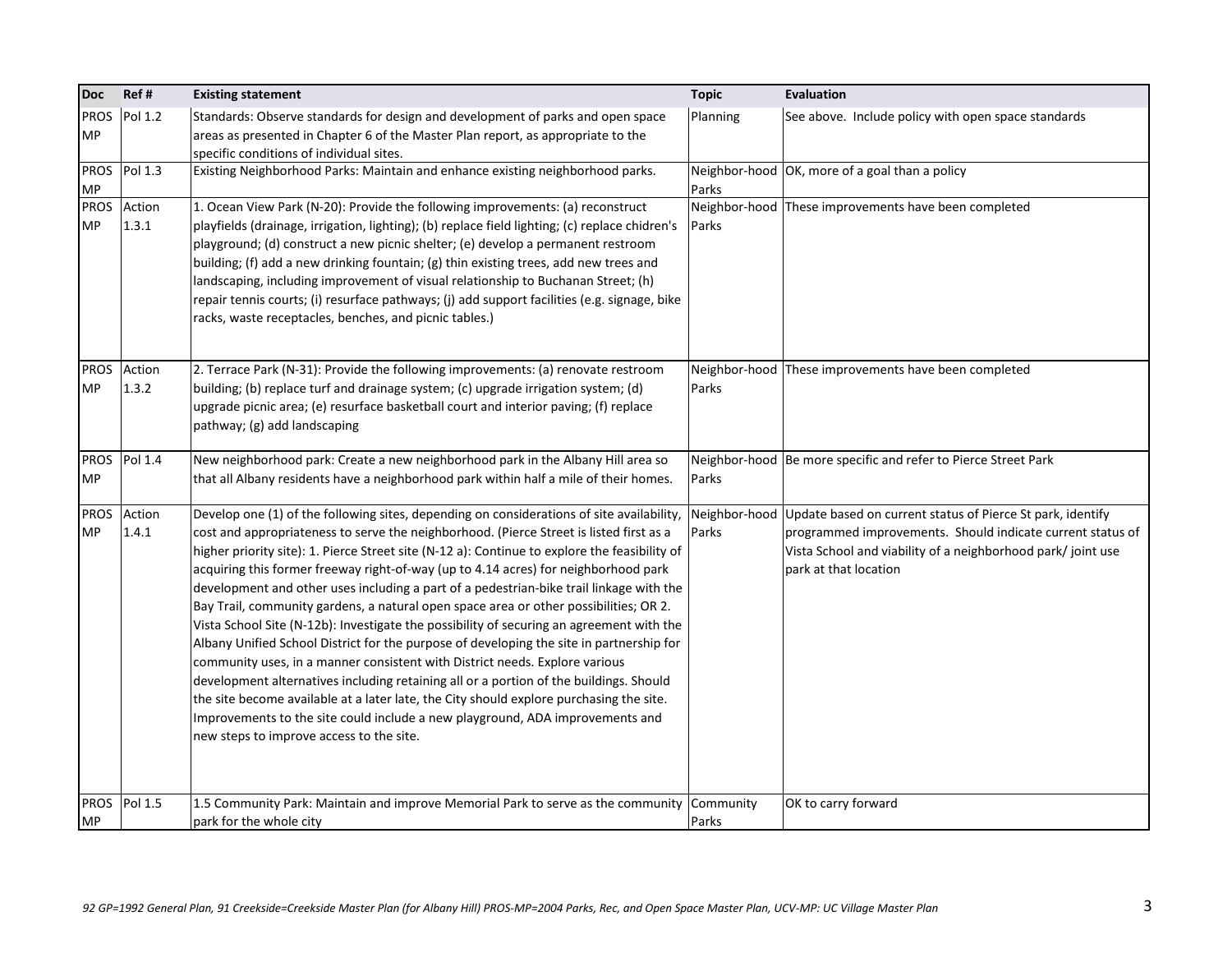| <b>Doc</b>               | Ref#            | <b>Existing statement</b>                                                                                                                                                                                                                                                                                                                                                                                                                                                                                                                                                        | <b>Topic</b>       | Evaluation                                                                                                                                        |
|--------------------------|-----------------|----------------------------------------------------------------------------------------------------------------------------------------------------------------------------------------------------------------------------------------------------------------------------------------------------------------------------------------------------------------------------------------------------------------------------------------------------------------------------------------------------------------------------------------------------------------------------------|--------------------|---------------------------------------------------------------------------------------------------------------------------------------------------|
| <b>PROS</b><br><b>MP</b> | Action<br>1.5.1 | 1. Memorial Park Phase II (C-7): Complete the program of the 1998 Memorial Park<br>master plan by undertaking Phase II, to include the following improvements: (a)<br>Develop a new entry promenade on the south side; (b) Reconstruct the ball field (turf,<br>irrigation, drainage); (c) renovate other turf; (d) Improve the picnic area (tables and<br>pads); (e) Add trees and other landscaping; (f) improve perimeter sidewalks; (g) Install<br>new support facilities (e.g., signage, bike racks, waste receptacles, benches, including<br>benches at the tennis courts. | Community<br>Parks | Most of these improvements have been completed (entry<br>promenade has not been). May provide more general action to<br>implement the Master Plan |
| <b>PROS</b><br><b>MP</b> | Action<br>1.5.2 | 2. School use: Encourage Albany Unified School District to improve and expand the use Joint Use<br>of Cougar Field to allow greater and more varied community use of the facility and to<br>alleviate the over-use of the Memorial Park field.                                                                                                                                                                                                                                                                                                                                   |                    | Still a valid policy (re: joint use and access to Cougar Field)                                                                                   |
| <b>MP</b>                | PROS Pol 1.6    | Open Space: Preserve and expand open space areas, and conserve their natural<br>qualities.                                                                                                                                                                                                                                                                                                                                                                                                                                                                                       | Open Space         | General open space goal, merge with earlier                                                                                                       |
| <b>PROS</b><br><b>MP</b> | Action<br>1.6.1 | 1. Albany Hill Park (OS-11a): (a) Explore options for acquiring additional lands<br>contiguous to the park; (b) Implement the approved Albany Hill-Creekside Park<br>Master Plan, including internal pathways; new or improved trail connections to Cerrito<br>Creek and to Pierce Street, new signage, benches and vegetation management.                                                                                                                                                                                                                                       | Albany Hill        | Update to reflect current status of properties. Most of this is<br>still applicable and should be carried forward                                 |
| <b>PROS</b><br><b>MP</b> | Action<br>1.6.2 | 2. Creekside Park (OS-2): (a) Implement the Albany Hill-Creekside Park Master Plan,<br>including signage, benches, and vegetation management; (b) Consider the desirability<br>and feasibility of a connection across Cerrito Creek to link with the Cerrito Creek Bay<br>Trail connector; (c) Coordinate development with the City of El Cerrito for each city's<br>Creekside Park.                                                                                                                                                                                             | Albany Hill        | Most of this direction is still valid and should be carried<br>forward, though reworded to reflect General Plan level of<br>detail                |
| <b>PROS</b><br><b>MP</b> | Action<br>1.6.3 | 3. Cerrito Creek Restoration (OS-1): Coordinate planning and improvement efforts<br>with the Cities of Richmond and El Cerrito and non-profit organizations, such as<br>Friends of Five Creeks, to improve the condition of the creek corridor. Consider<br>alternatives to the current design of the storm water retention facility.                                                                                                                                                                                                                                            | Creek              | OK to carry forward                                                                                                                               |
| <b>PROS</b><br><b>MP</b> | Action<br>1.6.4 | 4. Codornices Creek Restoration (OS-26): Complete the coordinated program to<br>realign and landscape the creek corridor with the City of Berkeley and the University of<br>California.                                                                                                                                                                                                                                                                                                                                                                                          | Creek              | OK to carry forward                                                                                                                               |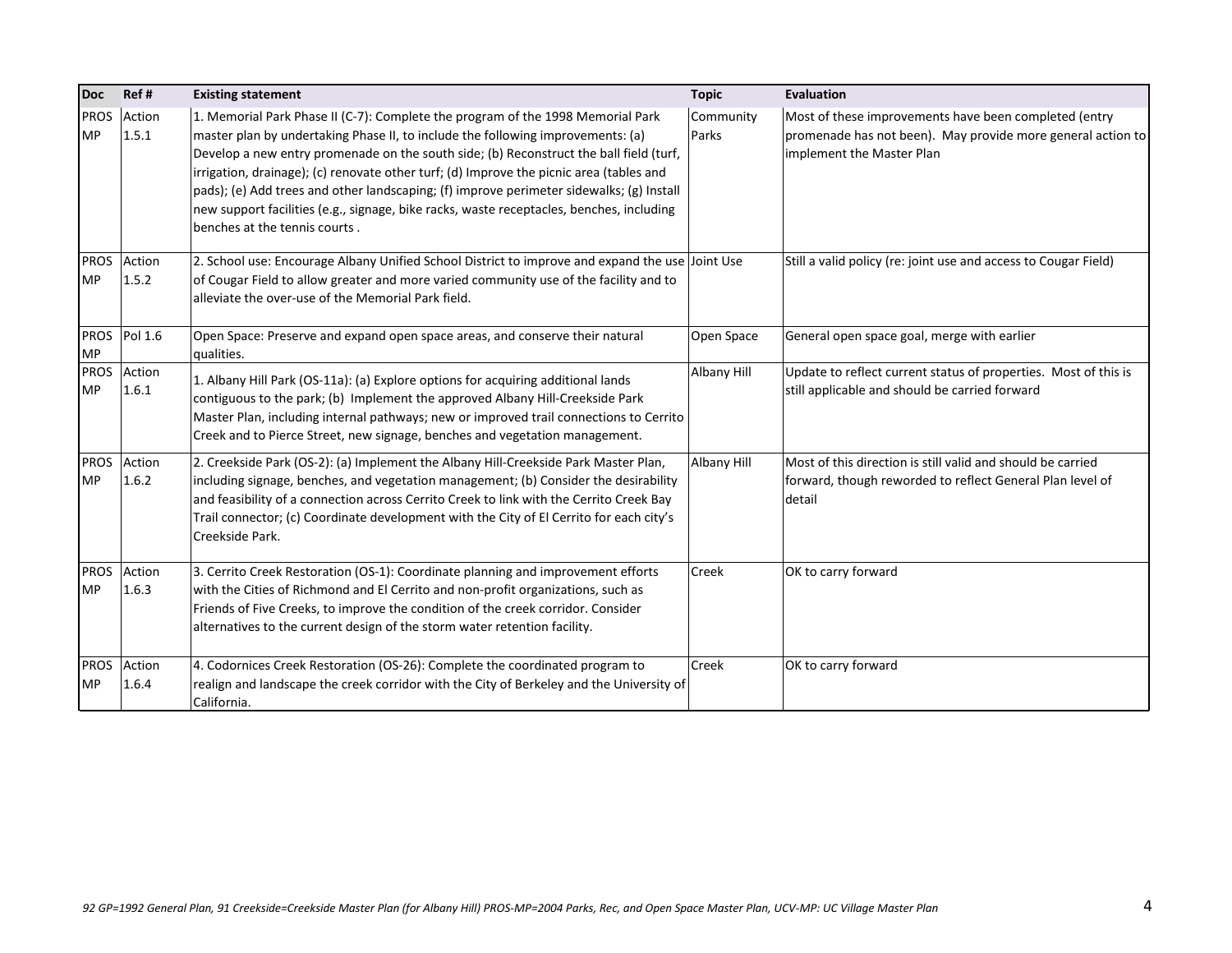| <b>Doc</b>               | Ref#             | <b>Existing statement</b>                                                                                                                                                                                                                                                                                                                                                                                                                                                                                                                                                                                                                                                                                                                                                                                                                                                                                                                                                                                                                                 | <b>Topic</b>      | Evaluation                                                                                                                                                                                    |
|--------------------------|------------------|-----------------------------------------------------------------------------------------------------------------------------------------------------------------------------------------------------------------------------------------------------------------------------------------------------------------------------------------------------------------------------------------------------------------------------------------------------------------------------------------------------------------------------------------------------------------------------------------------------------------------------------------------------------------------------------------------------------------------------------------------------------------------------------------------------------------------------------------------------------------------------------------------------------------------------------------------------------------------------------------------------------------------------------------------------------|-------------------|-----------------------------------------------------------------------------------------------------------------------------------------------------------------------------------------------|
| <b>PROS</b><br><b>MP</b> | Action<br>1.6.5  | 5. Gill Tract (SU-28): Acquire if possible, and if not coordinate planning with the<br>University of California for mutually beneficial uses of this area. Seek to accommodate<br>Village Creek habitat. Consult with the community concerning combinations<br>ofprotection of the natural environmental features, including significant trees and the<br>multiple recreation uses of the site with particular consideration for facilities and<br>activities, which might include, but not be limited to the following types, which have<br>been suggested thus far by the University and by residents: (a) Baseball/softball fields<br>(relocation) and recreation center for Village residents; (b) Performance venue such<br>as an amphitheatre or bandshell with picnic accommodations; (c) Urban agricultural<br>activity such as a community garden, demonstration organic farm or eco-park, with<br>related educational programs, in coordination with the school district and/or<br>foundation partnerships; (d) museum space for local history. | <b>Gill Tract</b> | This statement is a bit confusing and should be re-phrased and<br>updated to provide clearer direction. The lettered items at the<br>end are the most relevant and should be carried forward. |
| <b>MP</b>                | PROS Goal 2-A    | Make Albany a center for cultural and arts activities, with open space for art displays<br>and musical performances                                                                                                                                                                                                                                                                                                                                                                                                                                                                                                                                                                                                                                                                                                                                                                                                                                                                                                                                       | Culture           | Acceptable goal to carry forward, though probably in<br>Community Services and Facilities Element rather than Open<br>Space Element                                                           |
| <b>PROS</b><br><b>MP</b> | Goal 2-B         | Beautify public space through public arts programs, landscaped boulevards and<br>community gardens                                                                                                                                                                                                                                                                                                                                                                                                                                                                                                                                                                                                                                                                                                                                                                                                                                                                                                                                                        | Culture           | Covered to some degree in Land Use Element                                                                                                                                                    |
| <b>PROS</b><br><b>MP</b> | Goal 2-C         | Promote arts related activities.                                                                                                                                                                                                                                                                                                                                                                                                                                                                                                                                                                                                                                                                                                                                                                                                                                                                                                                                                                                                                          | Culture           | Include the arts in Community Services and Facilities Element                                                                                                                                 |
| <b>PROS</b><br><b>MP</b> | Policy 2.1       | Promotion of the Arts: Actively engage in promotion of arts and culture in Albany<br>through the following actions                                                                                                                                                                                                                                                                                                                                                                                                                                                                                                                                                                                                                                                                                                                                                                                                                                                                                                                                        | Culture           | Include the arts in Community Services and Facilities Element                                                                                                                                 |
| <b>PROS</b><br><b>MP</b> | Action 2.1.A     | (a) Increase the visibility of the arts through partnerships with other agencies and<br>organizations; (b) Encourage collaboration among art, business, education, heritage,<br>tourism, city beautification, and recreation organizations; (c) Promote public arts<br>organizations as partners in community development; (d) Encourage and sponsor art<br>installations at various points throughout the City.                                                                                                                                                                                                                                                                                                                                                                                                                                                                                                                                                                                                                                          | Culture           | All good policies--should include in Community Services and<br><b>Facilities</b>                                                                                                              |
| <b>PROS</b><br><b>MP</b> | Pol 2.2          | Space for programs: Take advantage of opportunities to enhance and expand indoor<br>space, and associated outdoor areas, for a variety of recreational programs, including<br>arts and cultural programs                                                                                                                                                                                                                                                                                                                                                                                                                                                                                                                                                                                                                                                                                                                                                                                                                                                  | Programs          | Tighten up and restate as policy to develop recreational<br>programs suitable for the spaces available in Albany                                                                              |
| <b>PROS</b><br><b>MP</b> | Action<br> 2.2.1 | Albany Community Center (SU-18): (a) refurbish the wood floors; (b) upgrade the<br>perimeter landscaping.                                                                                                                                                                                                                                                                                                                                                                                                                                                                                                                                                                                                                                                                                                                                                                                                                                                                                                                                                 | <b>Facilities</b> | Improvements have been completed                                                                                                                                                              |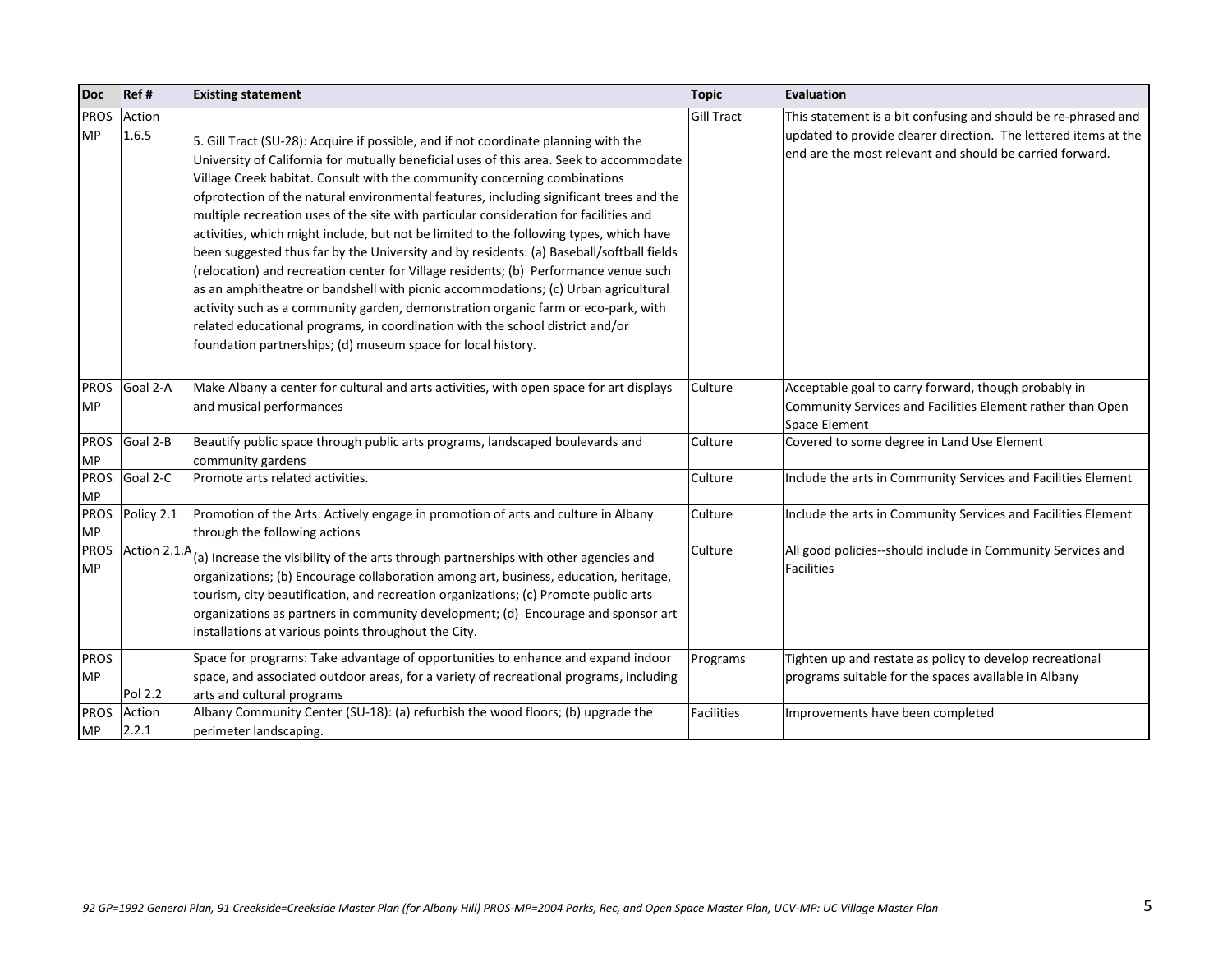| <b>Doc</b>               | Ref#                 | <b>Existing statement</b>                                                                                                                                                                                                                                                                                                                                                                                                                                                                                                                                                                                                                                                                                                                                                                                                                                                                                                                                                                                    | <b>Topic</b> | <b>Evaluation</b>                                                                                                                                                                |
|--------------------------|----------------------|--------------------------------------------------------------------------------------------------------------------------------------------------------------------------------------------------------------------------------------------------------------------------------------------------------------------------------------------------------------------------------------------------------------------------------------------------------------------------------------------------------------------------------------------------------------------------------------------------------------------------------------------------------------------------------------------------------------------------------------------------------------------------------------------------------------------------------------------------------------------------------------------------------------------------------------------------------------------------------------------------------------|--------------|----------------------------------------------------------------------------------------------------------------------------------------------------------------------------------|
| <b>PROS</b><br><b>MP</b> | Action<br>2.2.2      | Veterans Memorial Building (SU-8): (a) Evaluate existing uses and obligations to<br>current users (e.g., Veterans, Boy and Girl Scouts); (b) Review and develop funding<br>sources for building maintenance and project revenues from existing and anticipated<br>use fees; (c) Explore funding sources for necessary upgrades to augment Measure F<br>monies; (d) Review structural improvements and additions (e.g., outdoor patio space);<br>(e) Secure a transfer of ownership from the county to the city; (f) undertake seismic,<br>access, and other necessary upgrades; (g) Evaluate options for programming and the<br>anticipated revenue that could be generated from operations. Some possible uses<br>include performing arts classes and presentations, general recreation and adult<br>interest programming (such as computer classes, fitness training, a teen center and a<br>local history center); (h) Plan adaptive upgrades to the building relative to programs to<br>be housed there. | Facilities   | Most of these improvements have been completed. Transfer<br>of ownership not yet achieved and seismic evaluation and<br>improvements should be carried forward.                  |
| <b>PROS</b><br><b>MP</b> | Policy 2.3           | Outdoor cultural space: Provide flexible outdoor space that can be programmed for<br>performances and other cultural activities. Utilize design review and permitting<br>process to encourage creation of open spaces as part of private development projects.                                                                                                                                                                                                                                                                                                                                                                                                                                                                                                                                                                                                                                                                                                                                               | Culture      | Valid policy to include in GP, once edited                                                                                                                                       |
| <b>PROS</b><br><b>MP</b> | Action<br>2.3.1      | Memorial Park (C-7): In designing improvements to Memorial Park, consider how<br>various spaces (such as the entry promenade) can be made useful for such events as<br>art displays, concerts, theatrical performances and community celebrations.                                                                                                                                                                                                                                                                                                                                                                                                                                                                                                                                                                                                                                                                                                                                                           | Culture      | This is an operational policy that is not really appropriate for<br>the General Plan, but GP could include a broader policy on<br>designing park spaces for community gatherings |
| <b>PROS</b><br><b>MP</b> | Policy 2.4           | Beautification and amenities: In planning public improvements, (such as street<br>medians and islands, parking facilities, etc.) and in reviewing private development<br>projects, (particularly along San Pablo and Solano Avenues and at the Golden Gate<br>Fields site) be alert to opportunities to create new spaces for public activities, public<br>art and for landscaping and other beautification efforts.                                                                                                                                                                                                                                                                                                                                                                                                                                                                                                                                                                                         | Aesthetics   | Valid to include policy about creating pocket parks and plazas<br>and other gathering paces along the corridors and elsewhere                                                    |
|                          | PROS Action<br>2.4.1 | 1. Key Route Median (L-5): Redevelop the median into a linear park equipped with a                                                                                                                                                                                                                                                                                                                                                                                                                                                                                                                                                                                                                                                                                                                                                                                                                                                                                                                           | Aesthetics   | Ok to carry into GP as action                                                                                                                                                    |
| MP<br><b>PROS</b><br>MP  | Action<br>2.4.2      | trail, landscaping and site amenities.<br>2. Street Tree Program: Continue, expand and promote the City's program of planting<br>and maintaining street trees throughout the community.                                                                                                                                                                                                                                                                                                                                                                                                                                                                                                                                                                                                                                                                                                                                                                                                                      | Aesthetics   | OK to include in GP, probably in Conservation Element                                                                                                                            |
| <b>MP</b>                | PROS Action<br>2.4.3 | 3. Community Gardens: Establish community gardens, where feasible, in all parks, with Facilities<br>educational programming.                                                                                                                                                                                                                                                                                                                                                                                                                                                                                                                                                                                                                                                                                                                                                                                                                                                                                 |              | Should include policy to establish community gardens                                                                                                                             |
| <b>PROS</b><br><b>MP</b> | Goal 3               | Provide high quality sports and recreation facilities that accommodate children, youth, Facilities<br>families and seniors year-round and at all times of day. Increase the range of City<br>sponsored programs for all age groups, including childcare and senior citizen<br>programs.                                                                                                                                                                                                                                                                                                                                                                                                                                                                                                                                                                                                                                                                                                                      |              | Good goal, still valid                                                                                                                                                           |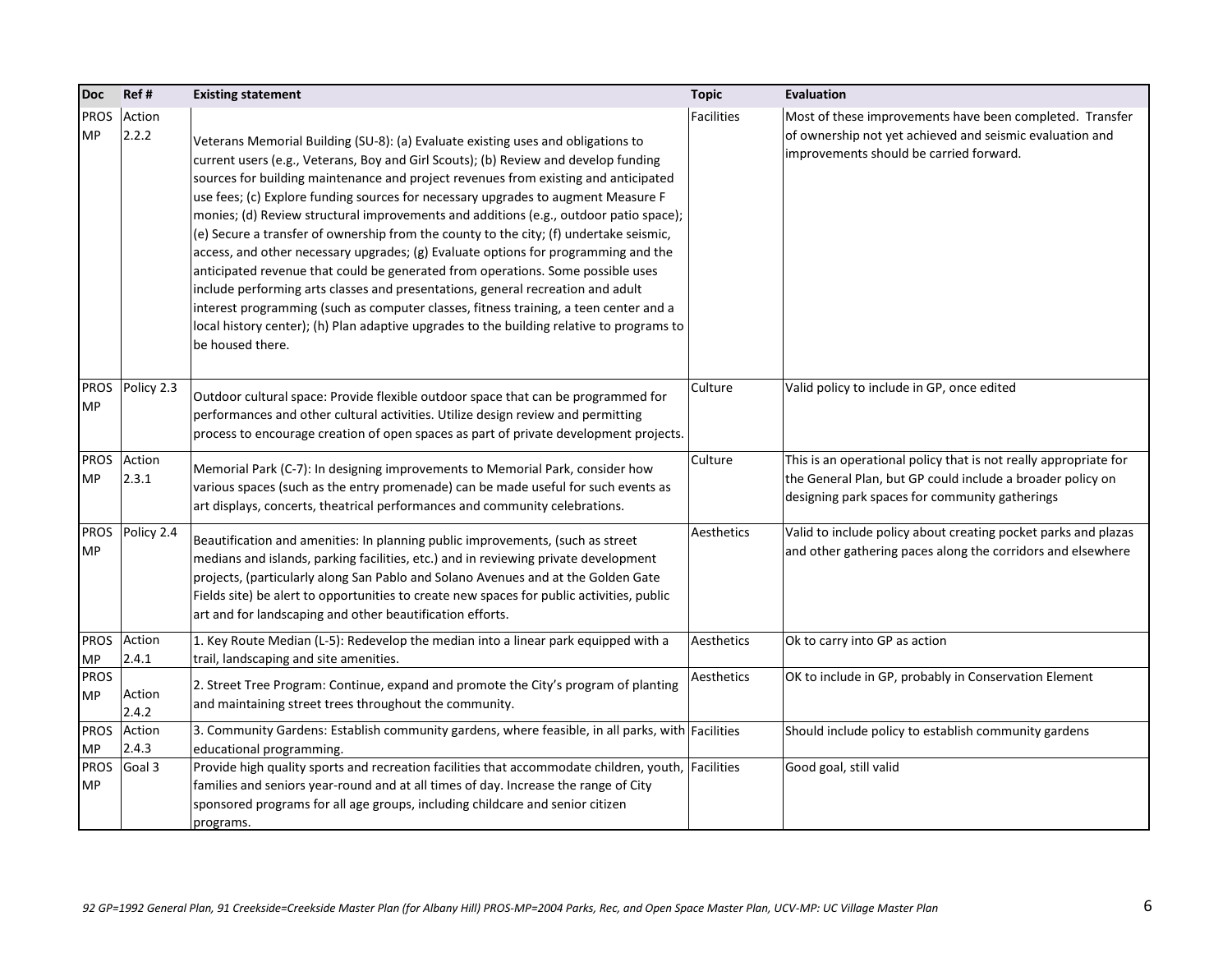| <b>Doc</b>               | Ref#                 | <b>Existing statement</b>                                                                                                                                                                                                                                                                                                                                                                                                                                                                                     | <b>Topic</b>                     | <b>Evaluation</b>                                                                                                                                                   |
|--------------------------|----------------------|---------------------------------------------------------------------------------------------------------------------------------------------------------------------------------------------------------------------------------------------------------------------------------------------------------------------------------------------------------------------------------------------------------------------------------------------------------------------------------------------------------------|----------------------------------|---------------------------------------------------------------------------------------------------------------------------------------------------------------------|
| <b>PROS</b><br><b>MP</b> | Policy 3.1           | City Sports Fields: Renovate and maintain City sports fields, and continue to cooperate Facilities<br>with area-wide sports field users for purposes of field use and maintenance.                                                                                                                                                                                                                                                                                                                            |                                  | Good policy, still valid                                                                                                                                            |
| <b>PROS</b><br><b>MP</b> | Action<br>3.1.1      | Ocean View Fields (N-20): See proposed actions for Ocean View Park under Policy 1.3                                                                                                                                                                                                                                                                                                                                                                                                                           | Neighbor-hood See above<br>Parks |                                                                                                                                                                     |
| <b>PROS</b><br>MP        | Action<br>3.1.2      | Memorial Park Fields (C-7): See proposed actions for Memorial Park Phase II under<br>Policy 1.5                                                                                                                                                                                                                                                                                                                                                                                                               | Community<br>Parks               | See above                                                                                                                                                           |
| <b>PROS</b><br><b>MP</b> | Policy 3.2           | Cooperate with other agencies and organizations in creating new sports field facilities.<br>Relevant parties include the Joint Powers Agreement Committee, Albany Unified<br>School District, Associated Sports Field Users and Albany field user groups. Select sites<br>in consideration of shielding from vehicle pollution. In each case consider the costs<br>and benefits of the uses of artificial turf and night lighting as means of expanding the<br>usability of fields.                           | Facilities                       | Good to have a policy about developing more sports fields.<br>Note policy calls for artificial turf and night lighting, both of<br>could require further discussion |
| <b>MP</b>                | PROS Action<br>3.2.1 | U.C. Fields Relocation (SU-27): Cooperate with the University of California, local<br>groups and the community at large, in relocating the existing baseball/softball fields<br>within the University's Albany properties, should the existing fields be lost to any<br>future development.                                                                                                                                                                                                                   | Joint Use                        | Good to have a policy regarding no net loss of open space on<br>the UCV property                                                                                    |
| <b>MP</b>                | PROS Action<br>3.2.2 | Gilman site (SU-34): Continue City support of the Joint Powers Agreement (JPA) to<br>develop the Gilman Street property west of Interstate 80 in Berkeley, and other<br>possible projects in the region. Preliminary design programs indicate there would be 2<br>soccer fields, 3 ball fields, field house, picnic area, play area and parking. The City of<br>Berkeley will be responsible for the design and construction. The East Bay Regional<br>Park District is pursuing grants to fund this project. | Joint Use                        | Good to have a policy regarding the JPA for the fields at the<br>end of Gilman Street                                                                               |
| <b>PROS</b><br><b>MP</b> | Action<br>3.2.3      | Cougar Field (S-3): Develop a use agreement between the City and the Albany Unified<br>School District. Support the District in efforts to win the approval of the City of El<br>Cerrito for lighting of the field to expand the use potential of the facility.                                                                                                                                                                                                                                               | Joint Use                        | Use Agreement was signed and lighting was installed                                                                                                                 |
| <b>PROS</b><br><b>MP</b> | Policy 3.3           | Children's facilities and programs: Continue to provide and maintain facilities for<br>childcare and early childhood education programs operated by the City or by private<br>interests. Offer after-school teen programs (such as a teen café, after-school<br>activities), possibly at the Veteran's Memorial Building or at Albany High School.                                                                                                                                                            | Programs                         | Good to include a General Plan policy on child care and early<br>childhood education. Cross-reference with community<br>facilities and services element             |
| <b>MP</b>                | PROS Action<br>3.3.1 | Pre-school building (SU-35): Retrofit the building for seismic improvements and make<br>other minor renovations.                                                                                                                                                                                                                                                                                                                                                                                              | <b>Facilities</b>                | Need to update based on current status                                                                                                                              |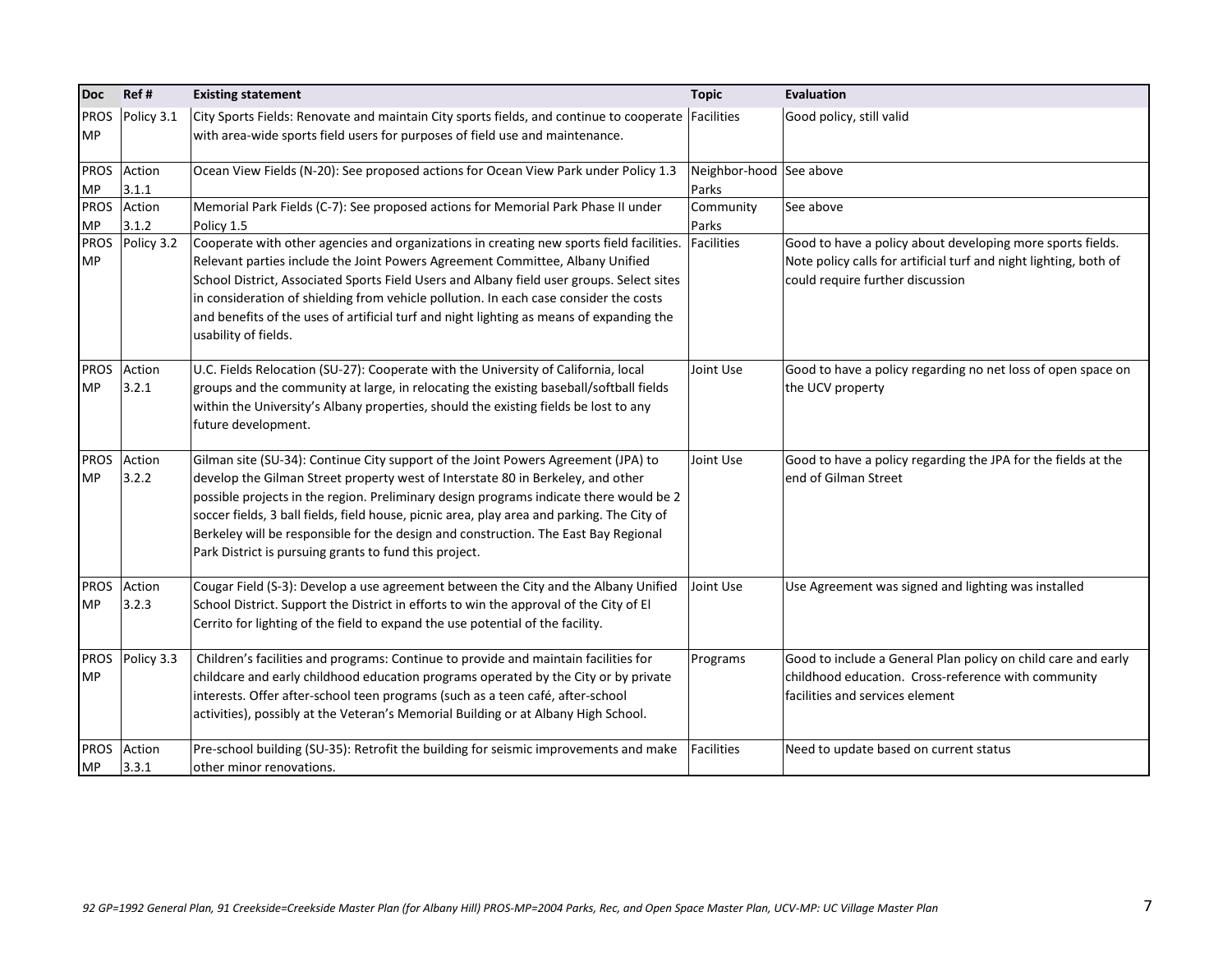| <b>Doc</b>               | Ref#            | <b>Existing statement</b>                                                                                                                                                                                                                                                                                                                                                                                  | <b>Topic</b> | <b>Evaluation</b>                                                                                                                                      |
|--------------------------|-----------------|------------------------------------------------------------------------------------------------------------------------------------------------------------------------------------------------------------------------------------------------------------------------------------------------------------------------------------------------------------------------------------------------------------|--------------|--------------------------------------------------------------------------------------------------------------------------------------------------------|
| <b>PROS</b><br><b>MP</b> | Policy 3.4      | Mini-parks/tot lots: Maintain and enhance existing toddler play facilities, and be alert<br>to future needs and opportunities for locating additional facilities at suitable locations<br>within parks or locations along the Ohlone Greenway (such as near San Gabriel or<br>Solano Avenues), or at additional locations through land acquisition or in conjunction<br>with private development projects. | Mini-Parks   | Good to carry a policy forward on tot lots and opportunities for<br>new mini parks                                                                     |
| <b>PROS</b><br><b>MP</b> | Action<br>3.4.1 | Dartmouth Tot Lot (M-29): Provide the following improvements: (a) Replace the<br>playground equipment; (b) Repair drinking fountain; (c) Improve the signage; (d)<br>Explore the feasibility of acquiring adjacent lots in an effort to expand the recreational<br>opportunities at this site. If this occurs, a picnic area and shelter building should be                                                | Mini-Parks   | (a) through (c) were completed. (d) was not completed and<br>was contingent on acquiring additional land. May carry<br>forward.                        |
|                          |                 | provided.                                                                                                                                                                                                                                                                                                                                                                                                  |              |                                                                                                                                                        |
| <b>PROS</b><br><b>MP</b> | Policy 3.5      | Senior services: Maintain and enhance specialized programs for senior citizens at the<br>Senior Center and at other locations in the City. Expand off-site activities such as tours<br>and travel.                                                                                                                                                                                                         | Programs     | Good to carry a policy forward on senior services. Cross<br>reference in Community Services and Facilities                                             |
| <b>PROS</b><br><b>MP</b> | Action<br>3.5.1 | Albany Senior Center (SU-16): Upgrade the building to include a new roof and minor<br>rehabilitation.                                                                                                                                                                                                                                                                                                      | Programs     | Roof was repaired. Carry forward an implementing action to<br>maintain and enhance the building.                                                       |
| <b>PROS</b><br><b>MP</b> | Policy 3.6      | General interest programs for adults: Emphasize a range of classes and activities for<br>adults, such as computer instruction, job training, crafts, lifetime sports, fitness, etc.                                                                                                                                                                                                                        | Programs     | Good to carry a policy forward on providing a diverse range of<br>classes and activities. Add something about responsiveness to<br>demographic change. |
| <b>PROS</b><br><b>MP</b> | Policy 3.7      | Exercise programs: Support outdoor exercise programs in parks throughout the city<br>(including martial arts and other exercise activities).                                                                                                                                                                                                                                                               | Programs     | Carry forward, still valid                                                                                                                             |
| <b>PROS</b><br><b>MP</b> | Goal 4          | Promote public uses of the waterfront, providing for maximum natural open space<br>land recreation.                                                                                                                                                                                                                                                                                                        | Waterfront   | Move to Waterfront Element, x-ref in Rec and Open Space                                                                                                |
| <b>PROS</b><br><b>MP</b> | Policy 4.1      | State Park:Participate actively in the planning and development of the Eastshore State<br>Park, including the ultimate incorporation of the Albany Bulb into the park area, and<br>possible additional land acquisition in the future.                                                                                                                                                                     | Waterfront   | Move to Waterfront Element, x-ref in Rec and Open Space                                                                                                |
| <b>PROS</b><br><b>MP</b> | Action<br>4.1.1 | Eastshore State Park (R-14): Take the following actions in the development of the<br>State park: (a) Complete transfer of the Albany "Bulb" to the State of California; (b)<br>Coordinate with the East Bay Regional Park District to implement the master plan for<br>the site; (c) Explore alternatives for expanding the Eastshore State Park by securing<br>additional waterfront property.            | Waterfront   | Move to Waterfront Element, x-ref in Rec and Open Space                                                                                                |
| <b>PROS</b><br><b>MP</b> | Policy 4.2      | City land: Enhance and maintain waterfront land owned by the City, exclusive of the<br>bulb area.                                                                                                                                                                                                                                                                                                          | Waterfront   | Move to Waterfront Element, x-ref in Rec and Open Space                                                                                                |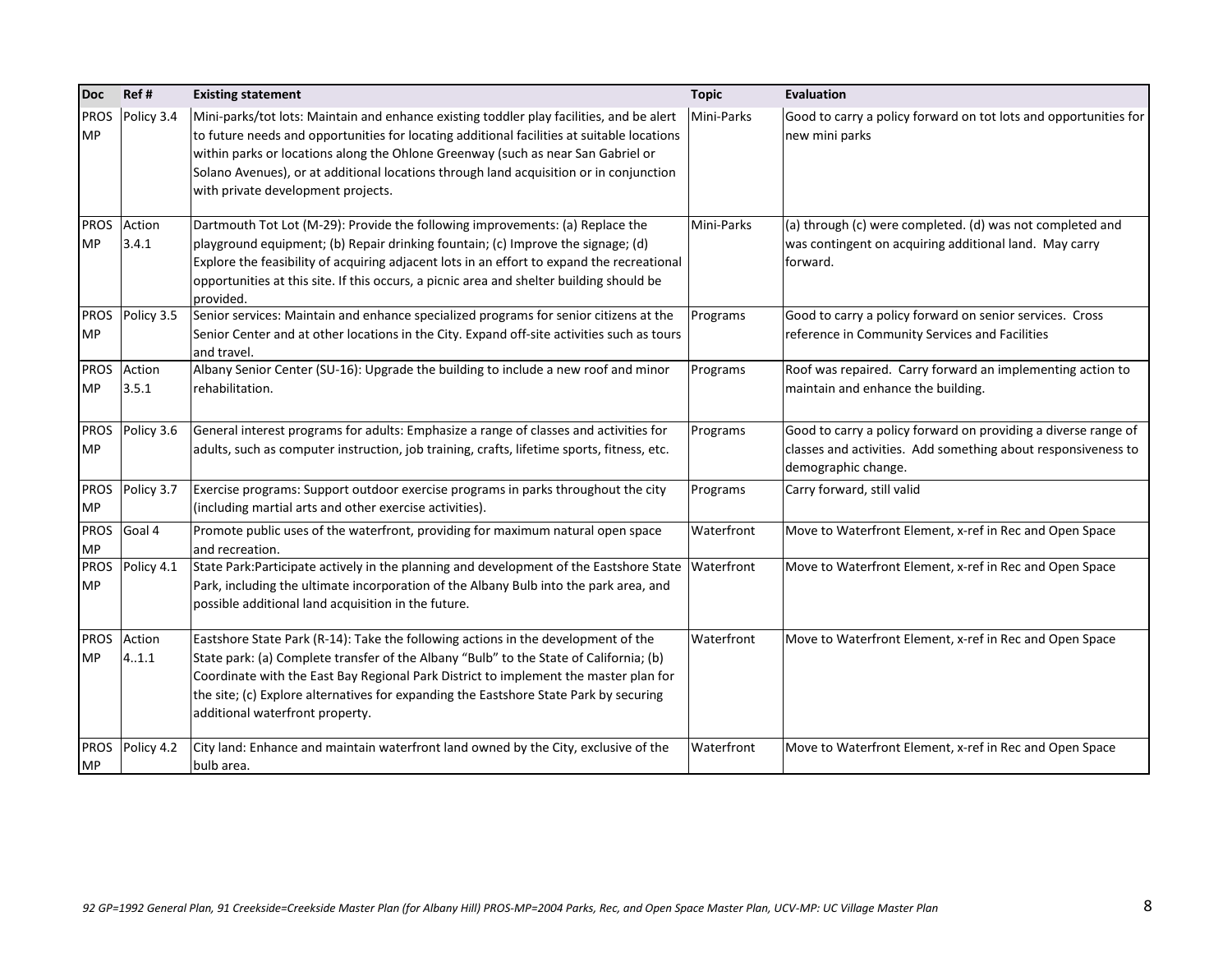| Doc                      | Ref#            | <b>Existing statement</b>                                                                                                                                                                                                                                                                                                                                                                                                                                                                                                                                                                                                                                       | <b>Topic</b>  | <b>Evaluation</b>                                                                                                                                                                                                                                                        |
|--------------------------|-----------------|-----------------------------------------------------------------------------------------------------------------------------------------------------------------------------------------------------------------------------------------------------------------------------------------------------------------------------------------------------------------------------------------------------------------------------------------------------------------------------------------------------------------------------------------------------------------------------------------------------------------------------------------------------------------|---------------|--------------------------------------------------------------------------------------------------------------------------------------------------------------------------------------------------------------------------------------------------------------------------|
| <b>PROS</b><br>MP        | Action<br>4.2.1 | Waterfront Trail Park (L-21): Upgrade the area lying within a portion of the right-of-<br>way of Buchanan Street extension to include enhancing the "cove" structure as a site<br>for small-scale, participatory educational programs, picnic tables, a restroom (porta-<br>potty) facility, drinking fountain and additional landscaping. Considering the region-<br>serving nature of the site, make use of non-City financial resources to the maximum<br>extent possible.                                                                                                                                                                                   | Waterfront    | Move to Waterfront Element, x-ref in Rec and Open Space                                                                                                                                                                                                                  |
| <b>PROS</b><br><b>MP</b> | Goal 5          | Establish an integrated, comprehensive system of pedestrian and bike routes linking all Trails<br>neighborhoods and schools to recreational facilities throughout the city, including the<br>waterfront.                                                                                                                                                                                                                                                                                                                                                                                                                                                        |               | Good goal, but should focus on the recreational aspects since<br>this topic is also covered in the Transportation Element                                                                                                                                                |
| <b>PROS</b><br><b>MP</b> | Policy 5.1      | Ohlone Greenway: Rehabilitate and enhance the Ohlone Greenway.                                                                                                                                                                                                                                                                                                                                                                                                                                                                                                                                                                                                  | <b>Trails</b> | Good to have General Plan policy to maintain and enhance the<br>Greenway                                                                                                                                                                                                 |
| <b>PROS</b><br><b>MP</b> |                 | Action 51. Ohlone Greenway (L-15): Prepare a development plan for Albany's portion of the<br>Ohlone Greenway. The planning process should include consideration of the following<br>types of improvements: (a) A new lighting system throughout the length of the<br>Greenway; (b) Basic upgrades including an automatic irrigation system, and general<br>landscaping improvements; (c) Specialized trail surfaces for bicycles, running and<br>walking; (d) Game courts; (e) An interpretive trail, historic, natural or artistic (f) Native<br>planting; (g) Community gardens; (h) Play structures, especially where needed for<br>more "eyes on the park". | <b>Trails</b> | Some of these improvements (a, b, c, f) were completed and<br>others (d, e, g, and h) were not. Play structures not feasible<br>due to noise compatibility issues from BART. Carry forward a<br>more generalized recommendation to maintain and enhance<br>the greenway. |
| <b>PROS</b><br><b>MP</b> | Policy 5.2      | Waterfront access: Cooperate with other agencies in completing a system of<br>pedestrian and bikeway connections from BART and the Ohlone Greenway to the Bay<br>Trail.                                                                                                                                                                                                                                                                                                                                                                                                                                                                                         | <b>Trails</b> | This is already in the Transportation Element but can either<br>repeat or cross-reference here                                                                                                                                                                           |
| <b>PROS</b><br><b>MP</b> | Action<br>5.2.1 | Cerrito Creek-Bay Trail Connector (T-4): Participate with other agencies in developing<br>trail links between El Cerrito Plaza and the Bay Trail. The Albany portions include (a) a<br>connection generally by way of Pierce Street to the Buchanan overcrossing; (b) Re-<br>alignment of the existing connection from the Buchanan overcrossing to the Bay Trail<br>on the west side of I-580                                                                                                                                                                                                                                                                  | Trails        | Superseded by Active Transportation Plan                                                                                                                                                                                                                                 |
| <b>PROS</b><br><b>MP</b> | Policy 5.3      | Bay Trail (T-2): Cooperate with appropriate agencies in completing local segments of<br>the regional trail around the Bay, including connection through the Golden Gate Fields<br>site to the Berkeley city limits.                                                                                                                                                                                                                                                                                                                                                                                                                                             | <b>Trails</b> | Good to include this in the Rec-OS Element, with more specific<br>direction in the Waterfront Element                                                                                                                                                                    |
| <b>PROS</b><br><b>MP</b> | Policy 5.4      | Neighborhood paths: Maintain existing pathways that provide mid-block connections<br>within neighborhoods.                                                                                                                                                                                                                                                                                                                                                                                                                                                                                                                                                      | <b>Trails</b> | Good--carry forward                                                                                                                                                                                                                                                      |
| <b>PROS</b><br>MP        | Action<br>5.4.1 | Manor Way (L-32): Make minor improvements, including landscaping and pavement<br>repair or replacement.                                                                                                                                                                                                                                                                                                                                                                                                                                                                                                                                                         | <b>Trails</b> | Update based on improvements made since 2004.                                                                                                                                                                                                                            |
| <b>PROS</b><br><b>MP</b> | Action<br>5.4.2 | Catherine's Walk (L-13): Prepare a plan for this site to include safety improvements<br>and a maintenance plan.                                                                                                                                                                                                                                                                                                                                                                                                                                                                                                                                                 | <b>Trails</b> | This was completed.                                                                                                                                                                                                                                                      |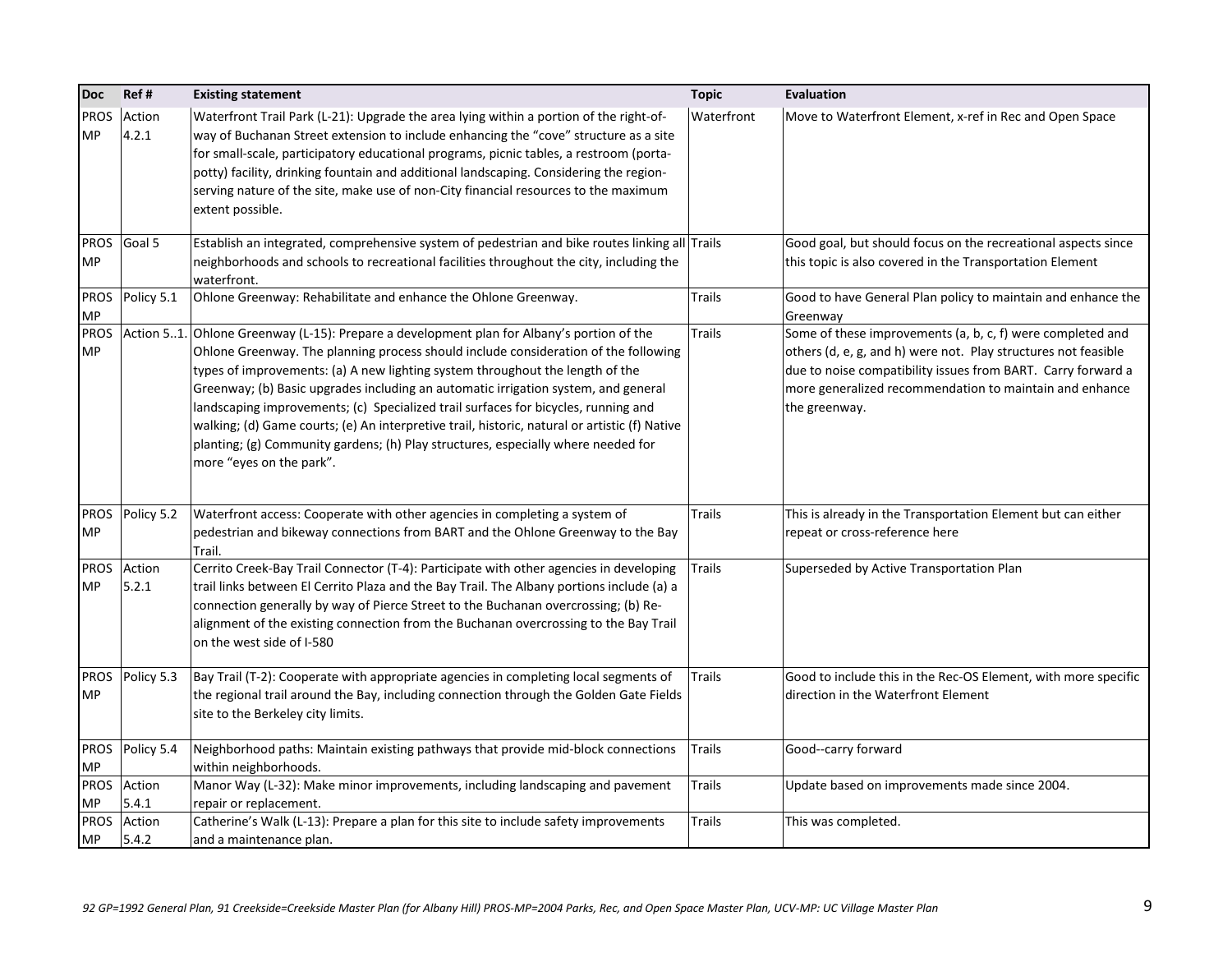| <b>Doc</b>               | Ref#            | <b>Existing statement</b>                                                                                | <b>Topic</b>      | Evaluation                                                        |
|--------------------------|-----------------|----------------------------------------------------------------------------------------------------------|-------------------|-------------------------------------------------------------------|
| <b>PROS</b><br><b>MP</b> | Policy 5.5      | Albany Hill trails (T-3): Complete a system of trail connections to Albany Hill Park.                    | <b>Trails</b>     | Valid to include action about completing trails on Albany Hill    |
| <b>PROS</b>              | Action          | From Creekside Park (T-3): Upgrade the existing trail from Creekside Park to the top of Trails           |                   | The 2012 Creekside Master Plan should be followed for Albany      |
| <b>MP</b>                | 5.5.1           | the hill.                                                                                                |                   | Hill and Creekside Park. Upgrading the trail is not in that plan. |
| <b>PROS</b>              | Action          | To Pierce Street (T-3): Secure a trail access to Pierce Street via the undeveloped                       | <b>Trails</b>     | Still valid, carry forward but edit                               |
| <b>MP</b>                | 5.5.2           | property on the west side of the hill, and/or through easement or other agreement                        |                   |                                                                   |
|                          |                 | with the condominium associations that own open space reserves on the hill.                              |                   |                                                                   |
| <b>PROS</b>              | Policy 5.6      | Creek trails: Develop trails along the creeks that border Albany, in association with the $\vert$ Trails |                   | Carry forward, still valid                                        |
| <b>MP</b>                |                 | neighboring cities and other jurisdictions such as flood control agencies and the Corps                  |                   |                                                                   |
|                          |                 | of Engineers.                                                                                            |                   |                                                                   |
| <b>PROS</b>              | Action          | Codornices Creek Trail (T-7): Complete the current trail project, along the Albany-                      | <b>Trails</b>     | Update based on improvements made since 2004.                     |
| <b>MP</b>                | 5.6.1           | Berkeley border from the sports fields at Fifth Street to east of Tenth Street. Continue                 |                   |                                                                   |
|                          |                 | to plan for linkages to other pedestrian paths, routes and bikeways including potential                  |                   |                                                                   |
|                          |                 | connections to the Bay Trail.                                                                            |                   |                                                                   |
| <b>PROS</b>              | Action<br>5.6.2 | Cerrito Creek Trail (T-1): See proposal for Creekside Park, under Policy 1.6 on page 5.                  | <b>Trails</b>     | See Pol 1.6                                                       |
| <b>MP</b><br><b>PROS</b> | Goal 6          | Make Albany a City that provides high quality services and inviting, well-kept facilities                | Programs          | Include goal on programs and facilities                           |
| <b>MP</b>                |                 | that foster public enjoyment.                                                                            |                   |                                                                   |
| <b>PROS</b>              | Policy 6.1      | Public participation: The City will engage in a public review process as each                            | Programs          | Include policy on public participation                            |
| <b>MP</b>                |                 | improvement project proceeds to design and construction, including public meetings                       |                   |                                                                   |
|                          |                 | and other activities to secure broad participation.                                                      |                   |                                                                   |
| <b>PROS</b>              |                 | Action 6.1.1 Review: Responsible City staff will direct plans for City parks, open space, landscape      | <b>Facilities</b> | Include policy on the role/importance of the Parks and Rec        |
| <b>MP</b>                |                 | and street beautification projects to the Parks and Recreation Commission for review                     |                   | Commission                                                        |
|                          |                 | in public meetings. Publicize all meetings and workshops in as many ways as possible.                    |                   |                                                                   |
| <b>PROS</b>              | Policy 6.2      | Resource Management: The City will employ a variety of enhanced management                               | Operations        | Include policy on efficient management of land and facilities     |
| <b>MP</b>                |                 | techniques and efficiency measures in order to achieve the most benefit from its                         |                   |                                                                   |
|                          |                 | resources and maintain a high quality of services and facilities.                                        |                   |                                                                   |
| <b>PROS</b>              | Action          | Partnerships: Continue to foster partnerships/joint use opportunities with other                         | Joint Use         | Include policy on partnerships and joint use                      |
| <b>MP</b>                | 6.2.1           | agencies and organizations (e.g., City of Berkeley, City of El Cerrito, Albany Unified                   |                   |                                                                   |
|                          |                 | School District, University of California, local sport groups) to improve park and                       |                   |                                                                   |
|                          |                 | recreation services; and monitor maintenance responsibilities among these parties to                     |                   |                                                                   |
|                          |                 | ensure efficient use of all resources within the city.                                                   |                   |                                                                   |
|                          |                 |                                                                                                          |                   |                                                                   |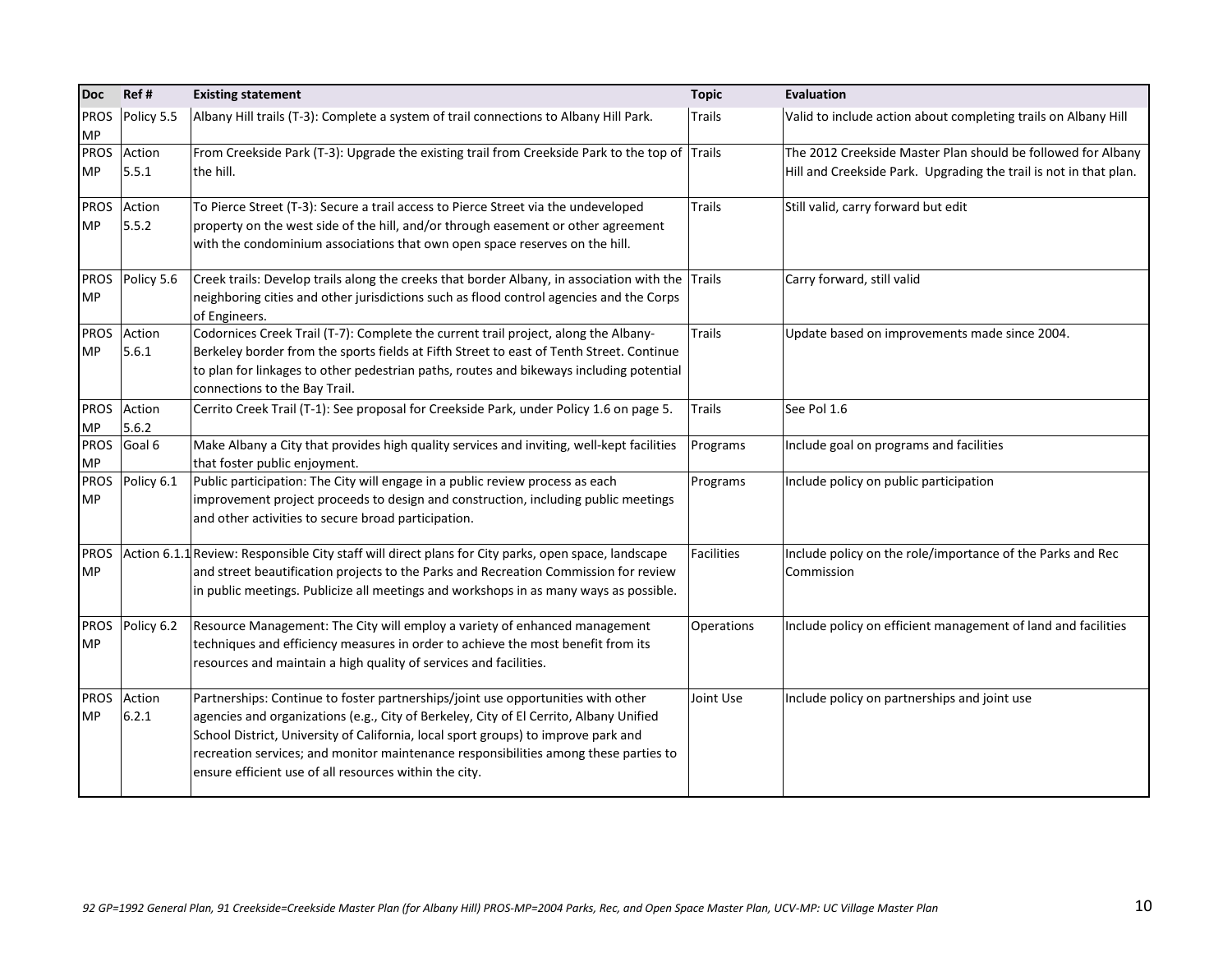| <b>Doc</b>               | Ref#            | <b>Existing statement</b>                                                                                                                                                                                                                                                                                                                                                                                                                                                                                                                    | <b>Topic</b> | <b>Evaluation</b>                                                                                                        |
|--------------------------|-----------------|----------------------------------------------------------------------------------------------------------------------------------------------------------------------------------------------------------------------------------------------------------------------------------------------------------------------------------------------------------------------------------------------------------------------------------------------------------------------------------------------------------------------------------------------|--------------|--------------------------------------------------------------------------------------------------------------------------|
| <b>PROS</b><br><b>MP</b> | Action<br>6.2.2 | Field use priorities: Continue to give priorities for field use to 1) City sponsored<br>programs and services; 2) School district programs and 3) Other organized sport<br>leagues. Post a public schedule of reserved uses of fields and field closures.                                                                                                                                                                                                                                                                                    | Operations   | This may be too operational for the General Plan, but could<br>include                                                   |
| <b>PROS</b><br><b>MP</b> | Action<br>6.2.3 | Maintenance costs: Develop a cost tracking system for park maintenance activities.                                                                                                                                                                                                                                                                                                                                                                                                                                                           | Operations   | Too operational for General Plan                                                                                         |
| <b>PROS</b><br><b>MP</b> | Action<br>6.2.4 | Volunteers: Use volunteers as a means of providing more service on a limited budget.<br>Create a mechanism so people can volunteer in such roles as assistance with special<br>events, performance of minor maintenance duties, and assistance with administrative<br>tasks. This may include an "Adopt-A-Park" Program through formal or informal<br>agreements with neighborhood groups and service clubs. Communicate with the<br>public about specific opportunities for volunteer assistance.                                           | Operations   | Include policy on volunteers and park stewards                                                                           |
| <b>PROS</b><br><b>MP</b> | Action<br>6.2.5 | Planning: Maintain an on-going planning effort to establish design and development<br>standards for parks and recreation facilities. This may include specifications for types<br>of equipment, models and materials used in development and maintenance, and a<br>comprehensive signage program for all park, recreation and open space related<br>facilities. Include consideration of maintenance methods in the initial planning of new<br>or renovated facilities. Maximize the opportunities for organic and sustainable<br>landscape. | Planning     | Include policy on park planning and design specifications and<br>standards                                               |
| <b>PROS</b><br><b>MP</b> | Policy 6.3      | Maintenance: Maintain park and recreation facilities in a manner to make them safe,<br>attractive, and a positive part of their neighborhoods. Prioritize repair, rehabilitation<br>and preventative maintenance.                                                                                                                                                                                                                                                                                                                            | Operations   | Include policy on maintenance                                                                                            |
| <b>PROS</b><br><b>MP</b> | Action<br>6.3.1 | Alternative workforce: Determine which park maintenance tasks are best performed<br>by the City, and which tasks could be better performed by contractors, user groups or<br>other non-profit entities. Develop clear plans and specifications for contracting<br>maintenance tasks to local community groups or sport field user organizations. In<br>contracting park maintenance tasks, consider both private and non-profit as well as<br>other groups.                                                                                  | Operations   | Include policy to efficiently manage maintenance activities<br>conducted by staff, volunteers, stewards, non-profits etc |
| <b>PROS</b><br><b>MP</b> | Action<br>6.3.3 | Commission oversight: Assign to the Parks and Recreation Commission responsibility<br>to develop and oversee park maintenance policy. The Public Works Maintenance<br>Manager should meet with the Commission at least quarterly to report on and discuss<br>park maintenance effectiveness.                                                                                                                                                                                                                                                 | Operations   | This is operational and probably too detailed for the General<br>Plan                                                    |
| <b>PROS</b><br><b>MP</b> | Action<br>6.3.4 | Tracking requests: Establish a tracking system to ensure that staff adequately<br>addresses maintenance requests from the public.                                                                                                                                                                                                                                                                                                                                                                                                            | Operations   | This is operational and probably too detailed for the General<br>Plan                                                    |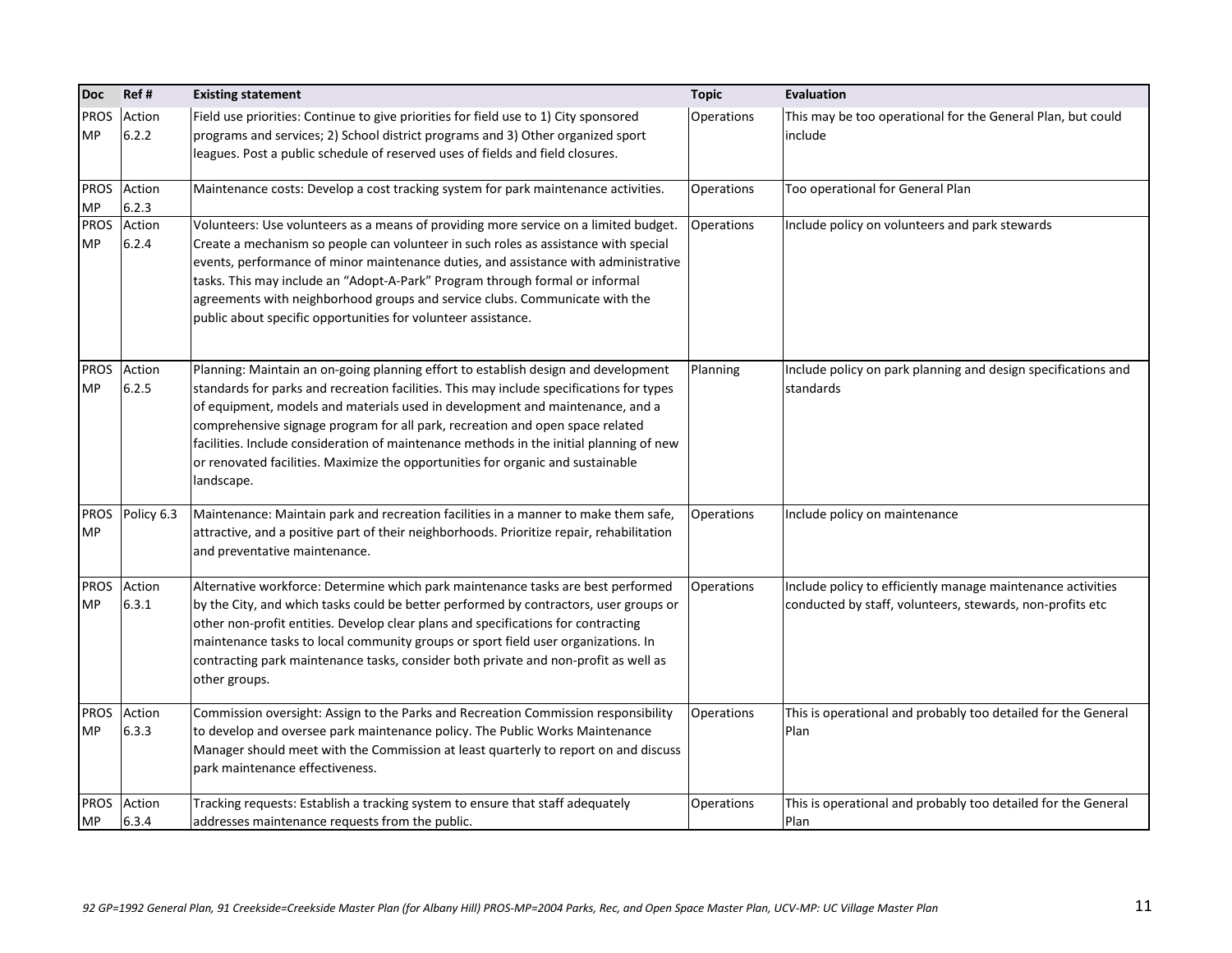| <b>Doc</b>               | Ref#            | <b>Existing statement</b>                                                                                                                                                                                                                                                                                | <b>Topic</b>      | <b>Evaluation</b>                                                                                                                                                 |
|--------------------------|-----------------|----------------------------------------------------------------------------------------------------------------------------------------------------------------------------------------------------------------------------------------------------------------------------------------------------------|-------------------|-------------------------------------------------------------------------------------------------------------------------------------------------------------------|
| <b>PROS</b><br><b>MP</b> | Action<br>6.3.5 | Maintenance plan: Develop a maintenance management plan for parks, recreation<br>and open space facilities, including a specific budget for parks maintenance, time and<br>performance tasks for each distinct maintenance task, e.g., mowing, turf<br>management, edging, pruning, litter pick-up, etc. | Operations        | Include General Plan action on developing maintenance<br>management plans                                                                                         |
| <b>PROS</b><br><b>MP</b> | Policy 6.4      | Maintenance standards: Establish maintenance standards for park and recreation<br>facilities.                                                                                                                                                                                                            | Operations        | Include General Plan policy on maintenance standards                                                                                                              |
| <b>PROS</b><br><b>MP</b> | Action<br>6.4.1 | Pest management: Develop a pest management policy that favors the use of organic<br>or natural methods. Through a thorough and public process, consider the careful and<br>limited use of chemicals of the least toxic nature.                                                                           | Operations        | Include General Plan policy on integrated pest management                                                                                                         |
| <b>PROS</b><br><b>MP</b> | Action<br>6.4.2 | Sports field standards: Develop and adhere to maintenance standards for sports field<br>maintenance, with emphasis on turf management and/or use of artificial surfaces.                                                                                                                                 | Operations        | Merge with earlier policy on maintenance. Artificial turf is a<br>separate issue, and may be the subject of a separate policy (or<br>not addressed as a GP issue) |
| <b>PROS</b><br><b>MP</b> | Action<br>6.4.3 | Field closures: Establish field closure policy and enforcement measures to prevent<br>overuse of fields or use of fields when wet.                                                                                                                                                                       | Operations        | Operational policy--beyond level of detail for GP                                                                                                                 |
| <b>PROS</b><br><b>MP</b> | Policy 6.5      | Maintenance budgeting: Provide funding to maintain existing park and recreation<br>facilities at levels that meet the community's expectations.                                                                                                                                                          | Funding           | Incorporate as part of broader policy on funding                                                                                                                  |
| <b>PROS</b><br><b>MP</b> | Action<br>6.5.1 | Expenditure threshold: Establish a minimum threshold for maintenance operations to<br>ensure that park maintenance receives an equitable share of the City's overall<br>maintenance budget.                                                                                                              | Operations        | Incorporate into maintenance policy                                                                                                                               |
| <b>PROS</b><br><b>MP</b> | Action<br>6.5.2 | Separation of budgets: Develop separate budgets for City-wide maintenance<br>responsibilities (e.g., beautification, medians and traffic islands, open space<br>management, sports field maintenance and building maintenance services).                                                                 | Funding           | Interesting policy--is it followed in practice? Can consider<br>incorporating in GP                                                                               |
| <b>PROS</b><br><b>MP</b> | Action<br>6.5.3 | Dedication of fees: Revenues generated from the rental of fields should be dedicated<br>to park and field maintenance.                                                                                                                                                                                   | Funding           | Probably too detailed and operational for General Plan                                                                                                            |
| <b>PROS</b><br><b>MP</b> | Action<br>6.5.4 | Workforce: Consider developing a specialized crew dedicated to park maintenance.                                                                                                                                                                                                                         | Operations        | Status? May be too detailed for GP                                                                                                                                |
| <b>PROS</b><br><b>MP</b> | Policy 6.6      | Cost-saving strategies: Implement maintenance cost savings strategies that do not<br>sacrifice the quality and care of the parks.                                                                                                                                                                        | <b>Operations</b> | Carry forward, still valid                                                                                                                                        |
| <b>PROS</b><br><b>MP</b> | Action<br>6.6.1 | Cost-saving improvements: Reduce day-to-day maintenance costs through minor<br>improvements such as installation of automated irrigation and creation of mowing<br>strips along playgrounds, picnic areas and other locations.                                                                           | Operations        | Carry forward, still valid                                                                                                                                        |
| <b>PROS</b><br><b>MP</b> | Policy 6.7      | Recreation programming: Evaluate recreation programs on an on-going basis,<br>addressing the needs and interests of all segments of the community and the degree<br>to which programs are self-sufficient.                                                                                               | Programs          | Add a policy to periodically evaluate programs and adjust<br>based on recreational trends, consumer preferences,<br>demographics, attendance, etc                 |
| <b>PROS</b><br><b>MP</b> | Action<br>6.7.1 | Trends: Monitor trends and public interests and actively develop and offer new<br>programs accordingly.                                                                                                                                                                                                  | Planning          | See above, merge with 6.7                                                                                                                                         |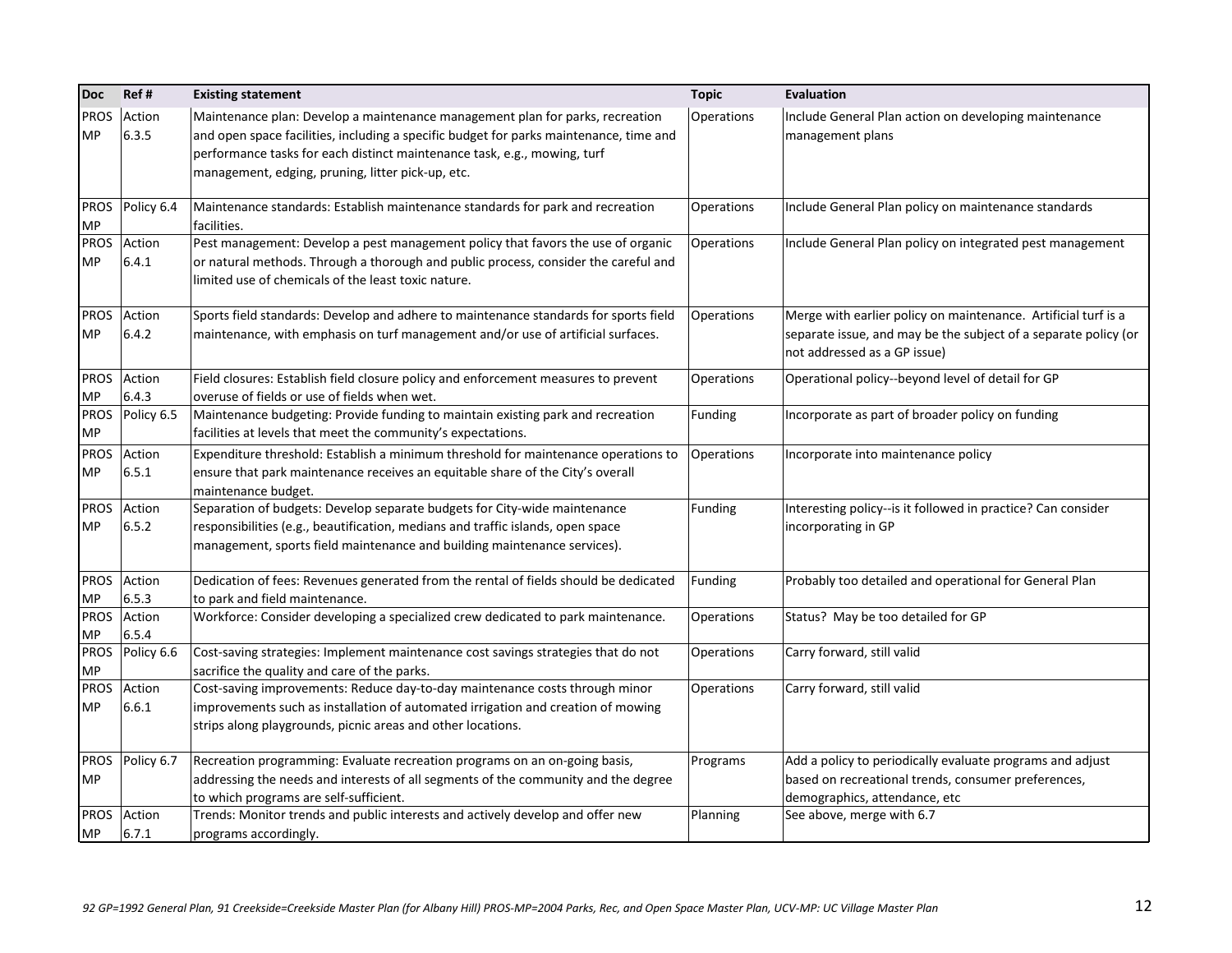| <b>Doc</b>               | Ref#            | <b>Existing statement</b>                                                                                                                                                                                                                                                                                                                                                                                                                                                                                                                                                                                                                                                                                                                                                                                                                                                                                                                                                                                                                                                                                                                              | <b>Topic</b>       | Evaluation                                                                     |
|--------------------------|-----------------|--------------------------------------------------------------------------------------------------------------------------------------------------------------------------------------------------------------------------------------------------------------------------------------------------------------------------------------------------------------------------------------------------------------------------------------------------------------------------------------------------------------------------------------------------------------------------------------------------------------------------------------------------------------------------------------------------------------------------------------------------------------------------------------------------------------------------------------------------------------------------------------------------------------------------------------------------------------------------------------------------------------------------------------------------------------------------------------------------------------------------------------------------------|--------------------|--------------------------------------------------------------------------------|
| <b>PROS</b><br><b>MP</b> | Action<br>6.7.2 | Non-City providers: Encourage other public and private service providers to meet<br>recreation needs. Where possible (possibly at the Veterans Building), lease space (long-<br>term) to groups and commercial interests to conduct recreation programs, at their<br>own expense for operating and maintenance costs.                                                                                                                                                                                                                                                                                                                                                                                                                                                                                                                                                                                                                                                                                                                                                                                                                                  | <b>Private Rec</b> | Good---include policy on private recreation and non City<br>service providers  |
| <b>PROS</b><br><b>MP</b> | Action<br>6.7.3 | Evaluation: Continually evaluate programs in terms of persons served, overall<br>community interests, program costs and fee structure. To the extent that City                                                                                                                                                                                                                                                                                                                                                                                                                                                                                                                                                                                                                                                                                                                                                                                                                                                                                                                                                                                         | Operations         | Include action on periodic monitoring, evaluation, and                         |
|                          |                 | sponsored programs require subsidy, establish an overall subsidy rate at the beginning<br>of each year.                                                                                                                                                                                                                                                                                                                                                                                                                                                                                                                                                                                                                                                                                                                                                                                                                                                                                                                                                                                                                                                |                    | satisfaction/user surveys                                                      |
| <b>PROS</b>              | Action          | Inter-agency programming: Form a recreation services committee consisting of                                                                                                                                                                                                                                                                                                                                                                                                                                                                                                                                                                                                                                                                                                                                                                                                                                                                                                                                                                                                                                                                           | Intergovern-       | Include action on coordination with other agencies                             |
| IMP.                     | 6.7.4           | representatives from other agencies and organizations for the purpose of coordinating mental<br>services. Agencies represented should include the Albany Unified School District, UC<br>Village, YMCA and other recreation providers.                                                                                                                                                                                                                                                                                                                                                                                                                                                                                                                                                                                                                                                                                                                                                                                                                                                                                                                  |                    |                                                                                |
| <b>PROS</b>              | Funding         |                                                                                                                                                                                                                                                                                                                                                                                                                                                                                                                                                                                                                                                                                                                                                                                                                                                                                                                                                                                                                                                                                                                                                        | Funding            |                                                                                |
| <b>MP</b>                |                 | Potential Funding Approaches: Several funding approaches below are suggested for<br>capital projects to close the 2.1 million dollar gap and to enhance park maintenance.<br>Additional funding sources such as taxes or fees for parks and park maintenance, other<br>than appropriate user fees, will not be considered until and unless the other methods<br>mentioned have been fully explored and found infeasible. (1) Reprioritization of park<br>maintenance, and increasing the park maintenance budget; (2) Improve park<br>maintenance through improved management procedures and oversight; (3) Funding of<br>expanded maintenance through savings as a result of upgraded infrastructure; (4)<br>Local fundraising efforts. (Capital generation); (5) Regional and state grantsl; (6)<br>Development partnerships with local groups, including project partnerships with local<br>groups such as the Rotary Club and others; (7) Lighting and Landscaping District. One<br>suggestion is to form a new Lighting and Landscaping district, which would be in<br>addition to the existing districts that were established in 1988 and 1996. |                    | Include action on increasing funding using various strategies as<br>shown here |
| UCV-<br><b>MP</b>        | Goal 4          | Provide a variety of open space and recreation facilities for Village families and<br>surrounding communities.                                                                                                                                                                                                                                                                                                                                                                                                                                                                                                                                                                                                                                                                                                                                                                                                                                                                                                                                                                                                                                         | Open Space         | Could include a general policy on open space within UC Village                 |
|                          | Obj 4-1         | To provide outdoor spaces for varied activities to serve the different age groups at the Planning                                                                                                                                                                                                                                                                                                                                                                                                                                                                                                                                                                                                                                                                                                                                                                                                                                                                                                                                                                                                                                                      |                    | this could be merged with a citywide policy on the same topic                  |
| UCV-<br><b>MP</b>        |                 | Village.                                                                                                                                                                                                                                                                                                                                                                                                                                                                                                                                                                                                                                                                                                                                                                                                                                                                                                                                                                                                                                                                                                                                               |                    | (providing varied spaces to serve the needs of different age                   |
| UCV-                     | Obj 4-2         | To provide open space and recreation that is accessible for both Village residents and                                                                                                                                                                                                                                                                                                                                                                                                                                                                                                                                                                                                                                                                                                                                                                                                                                                                                                                                                                                                                                                                 | Joint Use          | groups)<br>Good to have a joint use policy that references UCV                 |
| <b>MP</b>                |                 | surrounding communities.                                                                                                                                                                                                                                                                                                                                                                                                                                                                                                                                                                                                                                                                                                                                                                                                                                                                                                                                                                                                                                                                                                                               |                    |                                                                                |
| UCV-<br><b>MP</b>        | Pol 4.3         | Provide open space and recreation facilities that serve the needs of Villagers.                                                                                                                                                                                                                                                                                                                                                                                                                                                                                                                                                                                                                                                                                                                                                                                                                                                                                                                                                                                                                                                                        | Planning           | Merge with Obj 4.1                                                             |
| UCV-<br><b>MP</b>        | Pol 4.4         | Maintain some level of community access to designated open space and recreation<br>facilities.                                                                                                                                                                                                                                                                                                                                                                                                                                                                                                                                                                                                                                                                                                                                                                                                                                                                                                                                                                                                                                                         | Joint Use          | Merge with Obj 4.2                                                             |